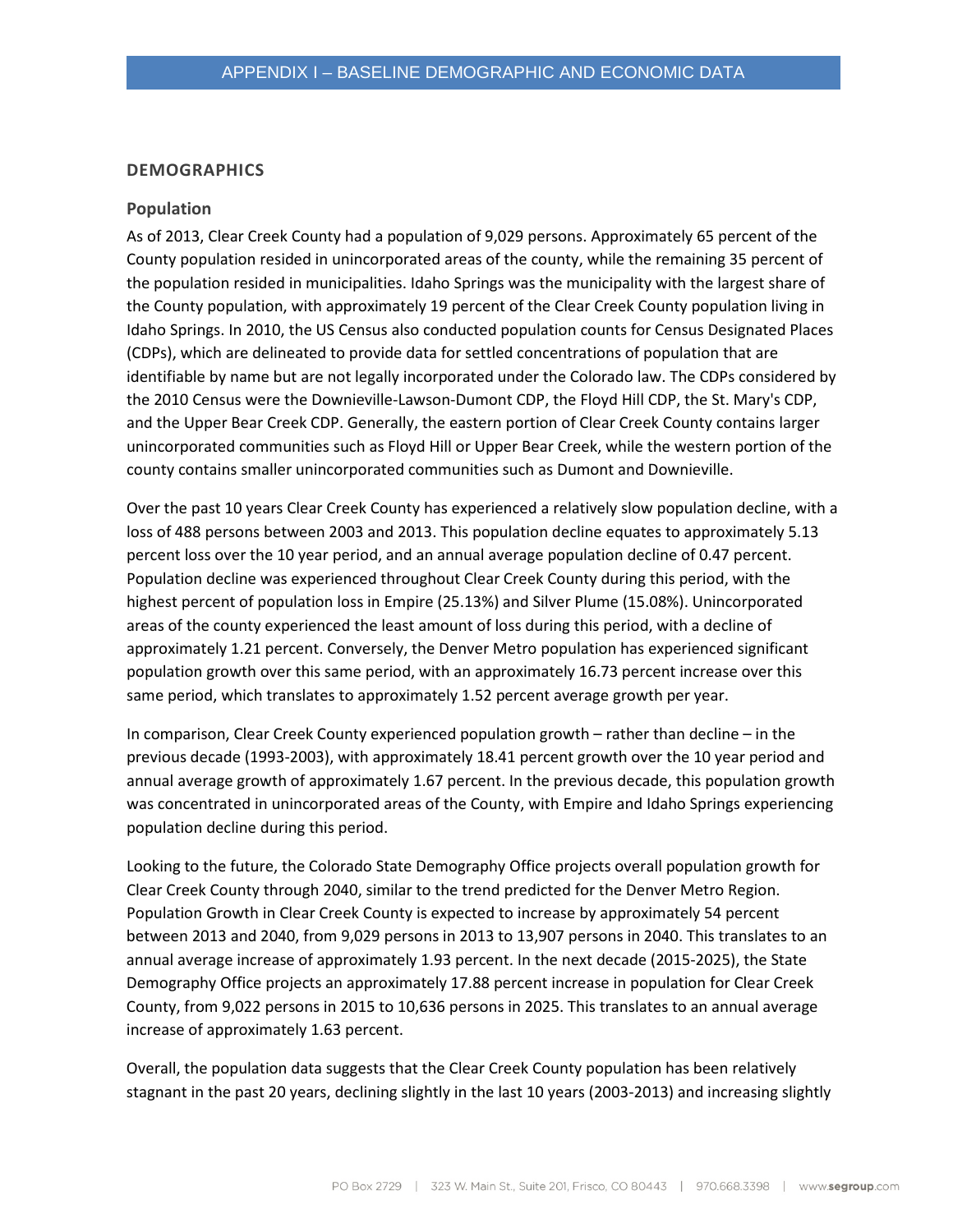in the previous decade (1993-2003). This mildly fluctuating trend is expected to continue for at least 10 years, with the County experiencing more dramatic growth in 15, 20, and 25 years. Based on existing patterns of growth, new growth in the county can be expected to be concentrated in unincorporated areas of the County. Between 1993 and 2003, the percent of the Clear Creek County population residing in unincorporated areas increased from 57 percent to 62 percent. The percent of the Clear Creek County population residing in unincorporated areas increased from 62 percent to 65 percent between 2003 and 2013.





Source: Colorado Division of Local Government, Demography Section.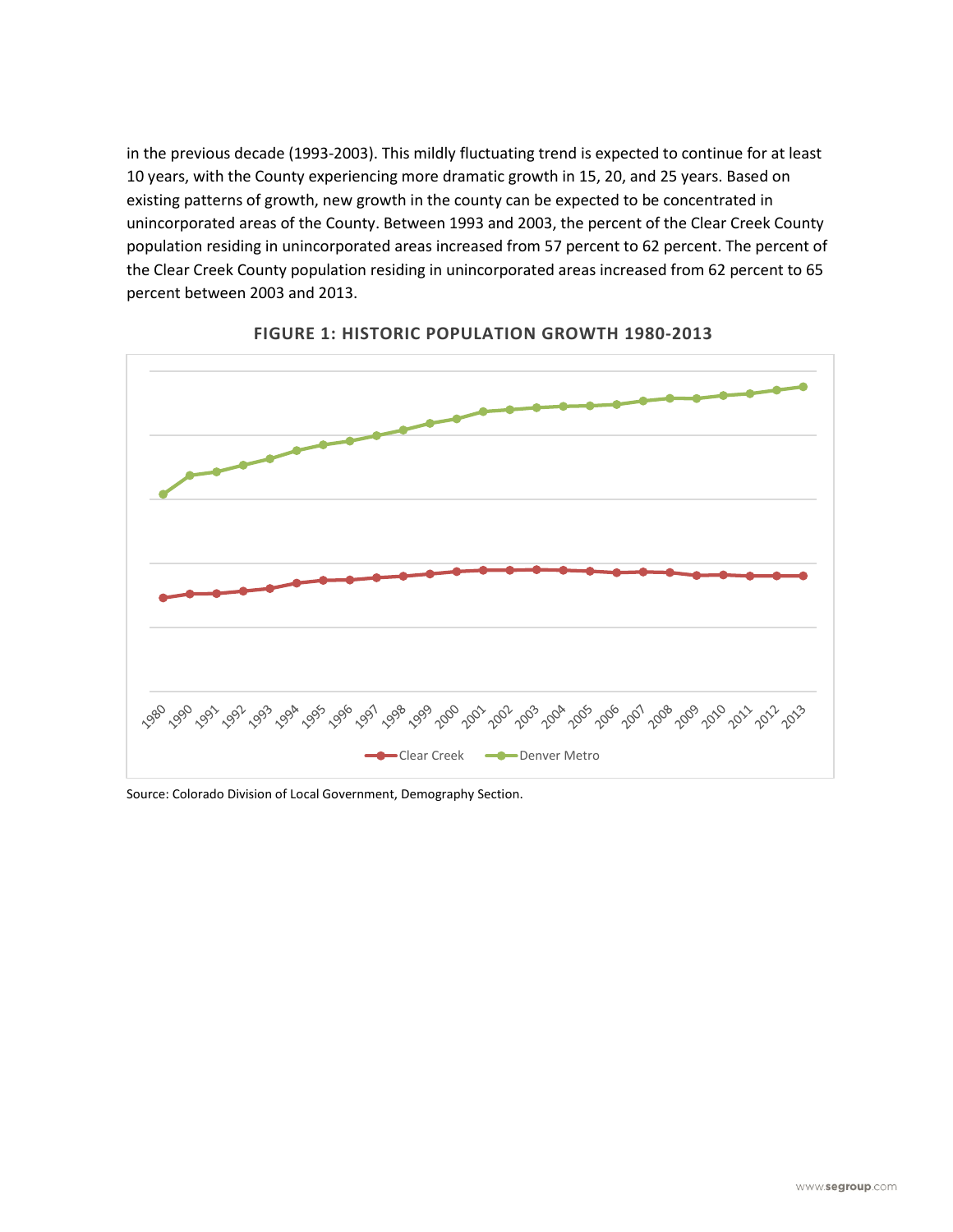

# **FIGURE 2: POPULATION PROJECTION 2013-2040**

Source: Colorado Division of Local Government, Demography Section.

## **TABLE 1: POPULATION BY CENSUS DESIGNATED PLACE (CDP), 2010**

| <b>CDP</b>                    | <b>Population</b> |
|-------------------------------|-------------------|
| Downieville-Lawson-Dumont CDP | 594               |
| Floyd Hill CDP                | 998               |
| St. Mary's CDP                | 283               |
| Upper Bear Creek CDP          | 1,059             |

Source: U.S. Census Bureau, 2010 Census.

# **TABLE 2: POPULATION PROJECTION, CLEAR CREEK COUNTY, 2013-2040**

| Year | <b>Clear Creek County</b> | <b>Denver Metro</b> |
|------|---------------------------|---------------------|
| 2013 | 9,029                     | 2,951,798           |
| 2015 | 9,022                     | 3,053,801           |
| 2020 | 9,568                     | 3,306,177           |
| 2025 | 10,636                    | 3,540,403           |
| 2030 | 11,709                    | 3,758,347           |
| 2035 | 12,808                    | 3,941,683           |
| 2040 | 13,907                    | 4,100,555           |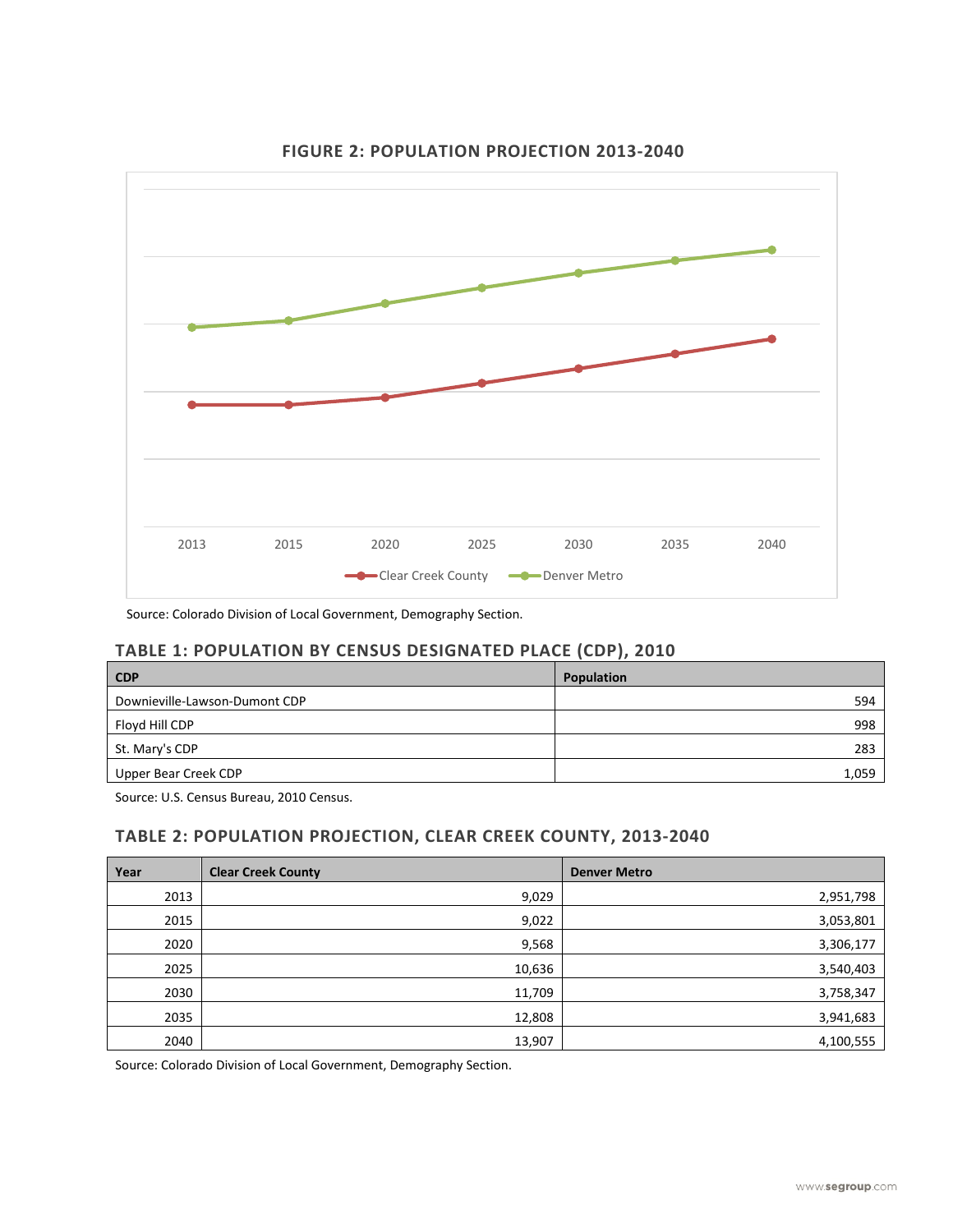# **TABLE 3: HISTORIC POPULATION CHANGE BY COMMUNITY, CLEAR CREEK COUNTY, 1980-2013**

| Year | <b>Clear Creek</b> | <b>Empire</b> | Georgetown | Idaho<br><b>Springs</b> | Silver<br>Plume | Unincorporated<br>Area | Percent in<br>Unincorporated<br>Area | <b>Denver</b><br><b>Metro</b> | State of<br>Colorado |
|------|--------------------|---------------|------------|-------------------------|-----------------|------------------------|--------------------------------------|-------------------------------|----------------------|
| 2013 | 9,029              | 283           | 1,006      | 1,702                   | 169             | 5,869                  | 65%                                  | 2,951,798                     | 5,264,890            |
| 2012 | 9,037              | 283           | 1,006      | 1,702                   | 169             | 5,877                  | 65%                                  | 2,897,837                     | 5,188,504            |
| 2011 | 9,015              | 281           | 993        | 1,705                   | 169             | 5,867                  | 65%                                  | 2,847,228                     | 5,117,368            |
| 2010 | 9,108              | 283           | 1,036      | 1,720                   | 170             | 5,899                  | 65%                                  | 2,797,896                     | 5,049,717            |
| 2009 | 9,060              | 342           | 1,008      | 1,716                   | 170             | 5,824                  | 64%                                  | 2,762,164                     | 4,976,853            |
| 2008 | 9,294              | 354           | 1,040      | 1,770                   | 179             | 5,951                  | 64%                                  | 2,716,819                     | 4,901,938            |
| 2007 | 9,333              | 357           | 1,054      | 1,793                   | 182             | 5,947                  | 64%                                  | 2,670,038                     | 4,821,784            |
| 2006 | 9,279              | 358           | 1,059      | 1,799                   | 184             | 5,879                  | 63%                                  | 2,626,197                     | 4,745,660            |
| 2005 | 9,392              | 365           | 1,080      | 1,834                   | 189             | 5,924                  | 63%                                  | 2,582,177                     | 4,662,534            |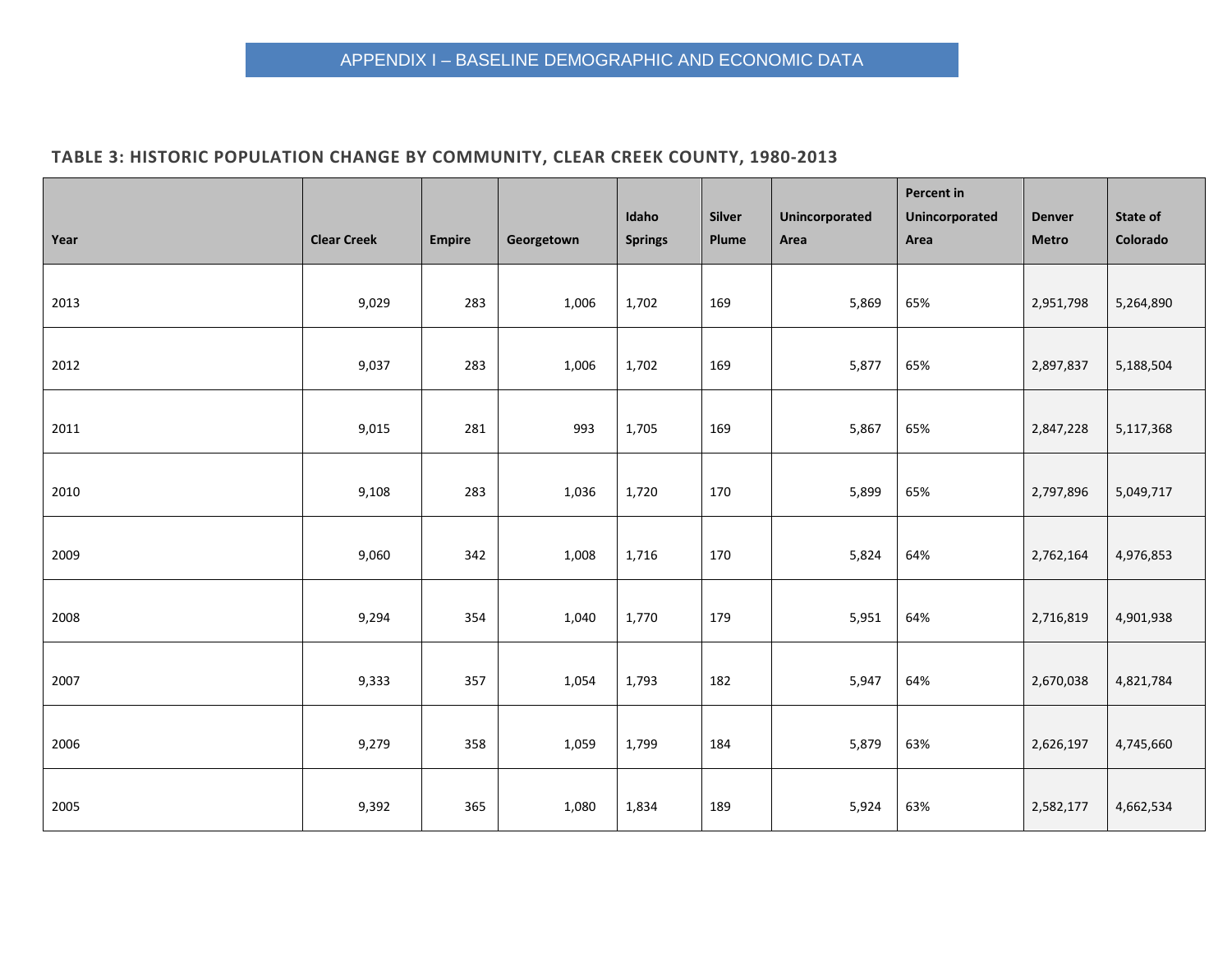| 2004 | 9,461 | 370 | 1,094 | 1,864 | 193 | 5,940 | 63% | 2,558,106 | 4,608,811 |
|------|-------|-----|-------|-------|-----|-------|-----|-----------|-----------|
| 2003 | 9,517 | 378 | 1,104 | 1,895 | 199 | 5,941 | 62% | 2,528,665 | 4,555,084 |
| 2002 | 9,466 | 382 | 1,097 | 1,901 | 200 | 5,886 | 62% | 2,504,883 | 4,504,709 |
| 2001 | 9,464 | 390 | 1,097 | 1,925 | 201 | 5,851 | 62% | 2,476,410 | 4,444,513 |
| 2000 | 9,361 | 393 | 1,095 | 1,930 | 202 | 5,741 | 61% | 2,382,678 | 4,338,801 |
| 1999 | 9,183 | 361 | 1,056 | 1,899 | 202 | 5,367 | 58% | 2,349,188 | 4,215,984 |
| 1998 | 8,998 | 367 | 1,015 | 1,912 | 201 | 5,242 | 58% | 2,280,781 | 4,102,491 |
| 1997 | 8,880 | 376 | 978   | 1,933 | 200 | 5,165 | 58% | 2,218,872 | 3,995,923 |
| 1996 | 8,716 | 382 | 950   | 1,943 | 198 | 5,049 | 58% | 2,166,886 | 3,902,448 |
| 1995 | 8,684 | 391 | 945   | 1,982 | 199 | 5,004 | 58% | 2,115,508 | 3,811,074 |
| 1994 | 8,458 | 396 | 931   | 1,971 | 156 | 4,875 | 58% | 2,070,132 | 3,712,062 |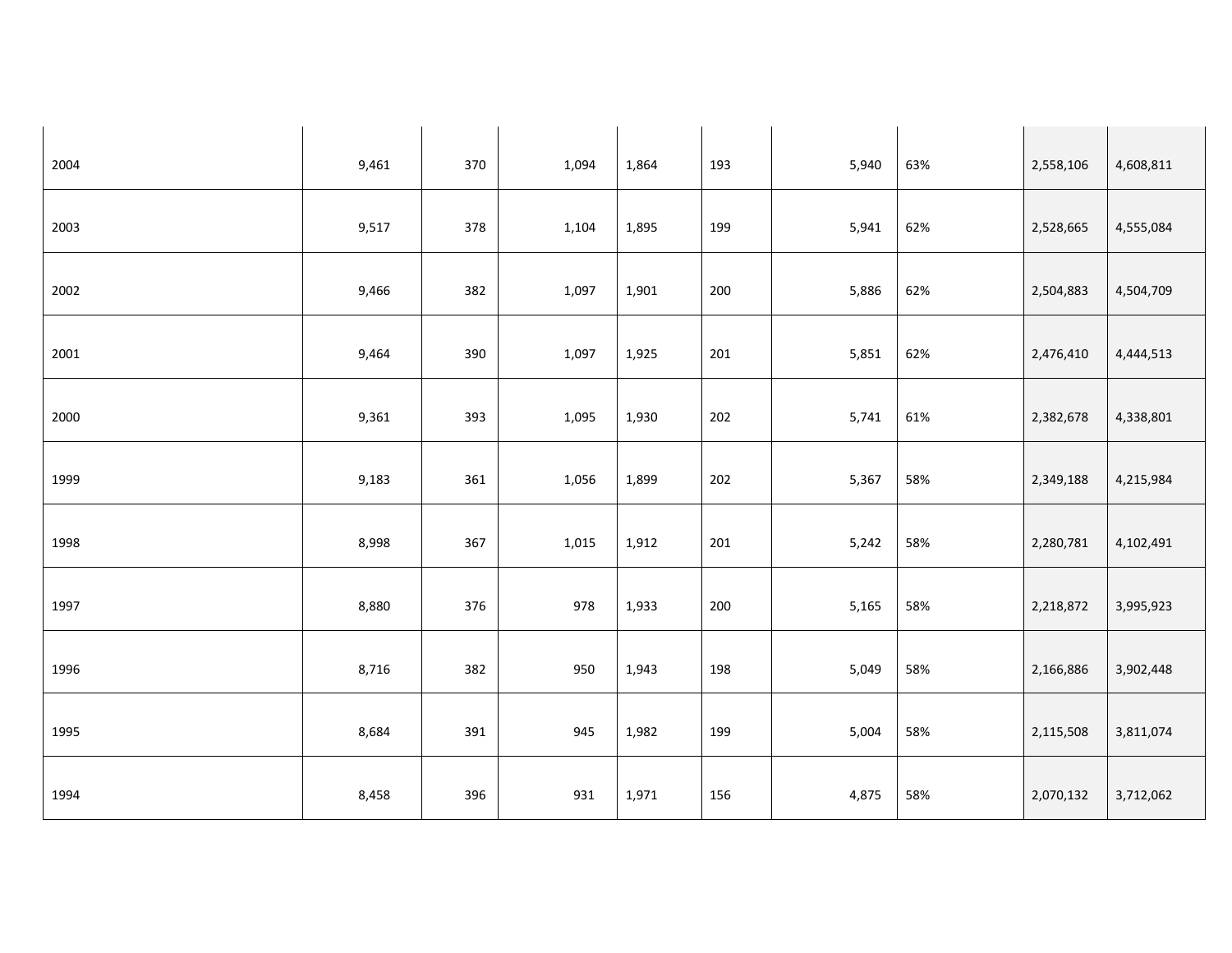| 1993                       | 8,037  | 387            | 899            | 1,914  | 146          | 4,597          | 57%                       | 2,026,197 | 3,605,038 |
|----------------------------|--------|----------------|----------------|--------|--------------|----------------|---------------------------|-----------|-----------|
| 1992                       | 7,842  | 395            | 898            | 1,907  | 138          | 4,450          | 57%                       | 1,964,622 | 3,489,832 |
| 1991                       | 7,653  | 393            | 881            | 1,877  | 134          | 4,333          | 57%                       | 1,899,337 | 3,380,951 |
| 1990                       | 7,619  | 401            | 891            | 1,898  | 134          | 4,292          | 56%                       | 1,848,319 | 3,294,394 |
| 1980                       | 7,308  | 423            | 830            | 2,077  | 140          | 3,838          | 53%                       | 1,618,461 | 2,889,733 |
| 20 Year Growth (1993-2013) |        |                |                |        |              |                |                           |           |           |
| Number                     | 992    | $-104$         | 107            | $-212$ | 23           | 1,272          | $\sim$                    | 925,601   | 1,659,852 |
| Average Annual Growth      | 47     | $-5$           | $\overline{5}$ | $-10$  | $\mathbf{1}$ | 61             | $\sim$                    | 44,076    | 79,041    |
| 10 Year Growth (2003-2013) |        |                |                |        |              |                |                           |           |           |
| Number                     | $-488$ | $-95$          | $-98$          | $-193$ | $-30$        | $-72$          | $\sim$                    | 423,133   | 709,806   |
| Average Annual Growth      | $-44$  | -9             | $-9$           | $-18$  | $-3$         | $-7$           | 4                         | 38,467    | 64,528    |
| 2 Year Growth (2011-2013)  |        |                |                |        |              |                |                           |           |           |
| Number                     | 14     | $\overline{2}$ | 13             | $-3$   | $\pmb{0}$    | $\overline{2}$ | $\mathbb{L}^{\mathbb{L}}$ | 104,570   | 147,522   |
| Average Annual Growth      | 5      | $\mathbf{1}$   | 4              | $-1$   | $\pmb{0}$    | $\mathbf{1}$   | $\sim$                    | 34,857    | 49,174    |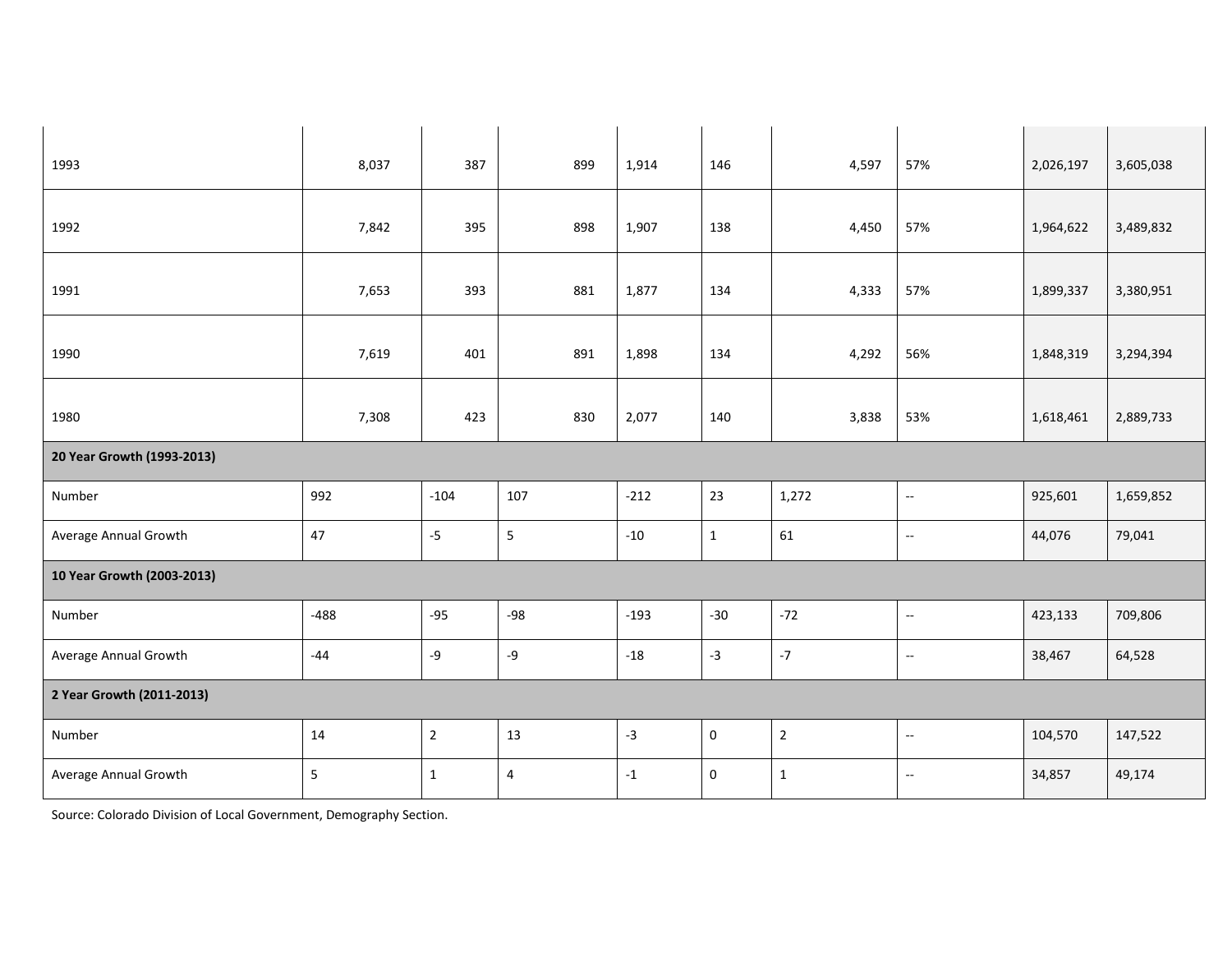#### **Age**

The age distribution of Clear Creek County is depicted in Figure 3, below. These charts are typically referred as "population pyramids" because they generally form the shape of a pyramid when the population is growing (with the largest populations in the youngest age cohorts). Figure 4, which shows the age distribution of Metro Denver, has much more of a pyramid shape than Clear Creek County.<sup>[1](#page-6-0)</sup> The shape of the population pyramid for Clear Creek County, with the largest population cohorts being between 50 and 64 years of age, suggests an aging population within the County and that young families with young children may be either moving away or not migrating into the County. The median age of the County is 46.6, compared to a median of 35.7 in the Denver Metro and 37.2 in the US as a whole, which also reinforces this interpretation.



**FIGURE 3: CLEAR CREEK COUNTY POPULATION PYRAMID**

<span id="page-6-0"></span> <sup>1</sup> Note: the Denver Metro Population Pyramid does not demonstrate the typical pyramid shape either because the region's growth is correlated with in-migration rather than through population growth through births.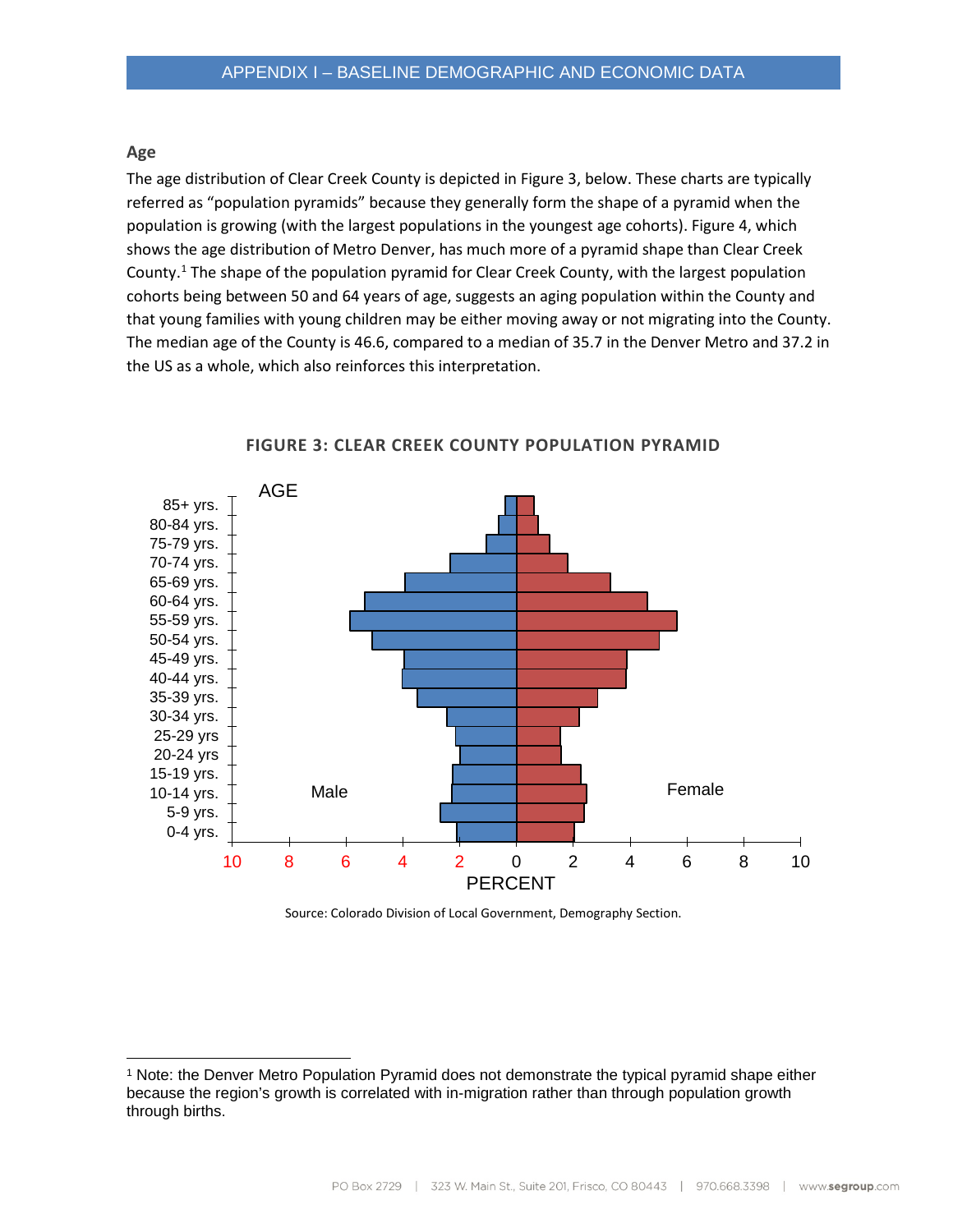

#### **FIGURE 4: METRO DENVER POPULATION PRYAMID**

Migration data for Clear Creek County also suggests that young families with young children may be either moving away or not migrating into the County. By analyzing migrations by age, Figure 5 shows that all age cohorts from 0 to age 30 have negative migration rates, meaning people are leaving the county in these cohorts, and that the largest in-migrations occur within the 30 to 44 age cohorts.



**FIGURE 5: NET MIGRATION 2000-2010, CLEAR CREEK COUNTY**

Source: Colorado Division of Local Government, Demography Section.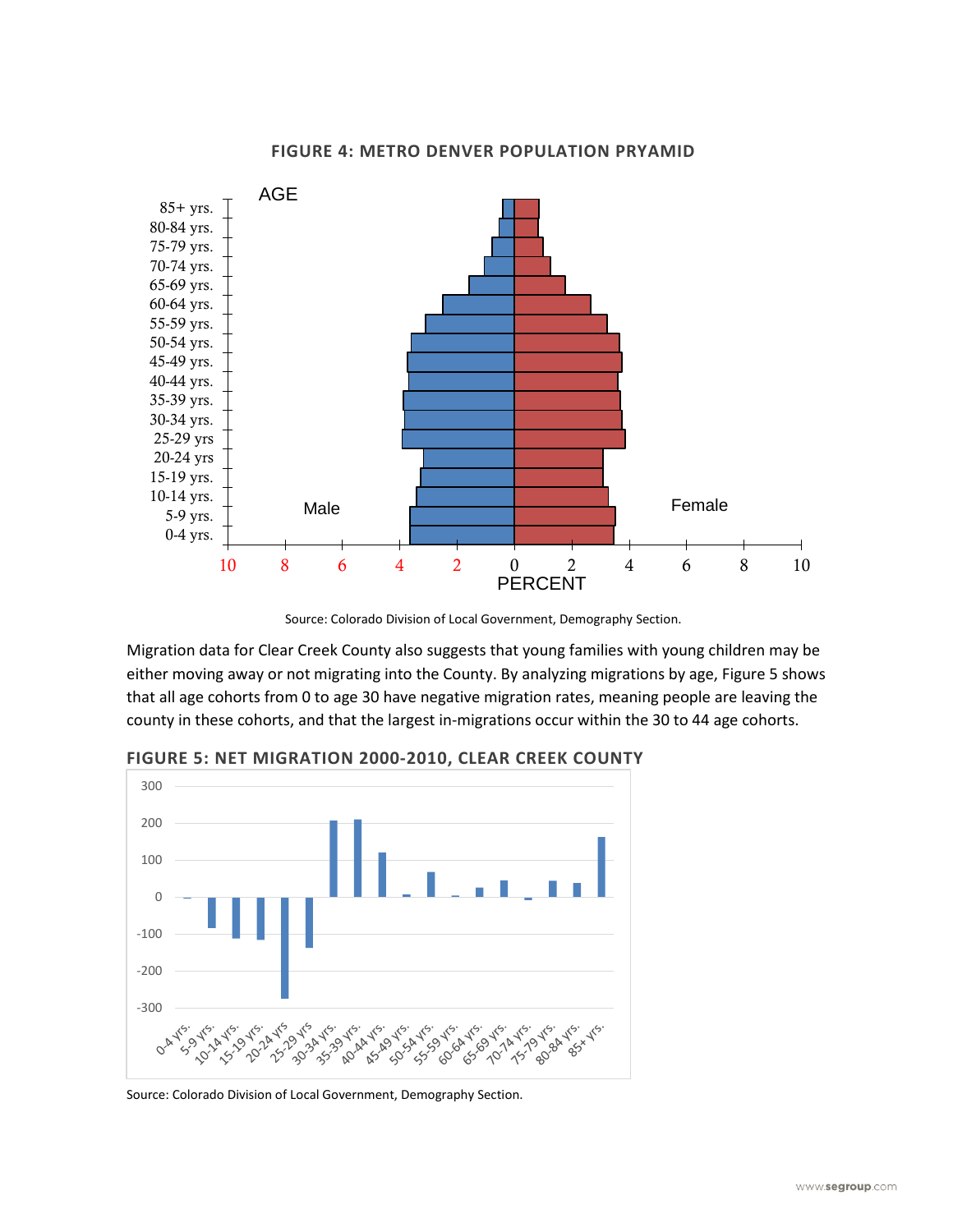## **Gender**

The gender distribution of Clear Creek County residents has remained relatively constant for the past two decades, with roughly 48 percent females and 52 percent males.



**FIGURE 6: CLEAR CREEK COUNTY GENDER DISTRIBUTION**

Source: Colorado Division of Local Government, Demography Section.

## **Race**

The racial composition of Clear Creek County has experienced some changes between 2000 and 2010. In the year 2000, just over 96 percent of the population of the County was white, while in 2010 92 percent of the population was white. The largest minority group – Hispanic or Latino – grew substantially during this decade, rising from 2.8 percent of the total population in 2000 to 4.7 percent of the total population in 2010.



**FIGURE 7: CLEAR CREEK COUNTY RACIAL DISTRIBUTION**

Source: U.S. Census Bureau, 2010 Census.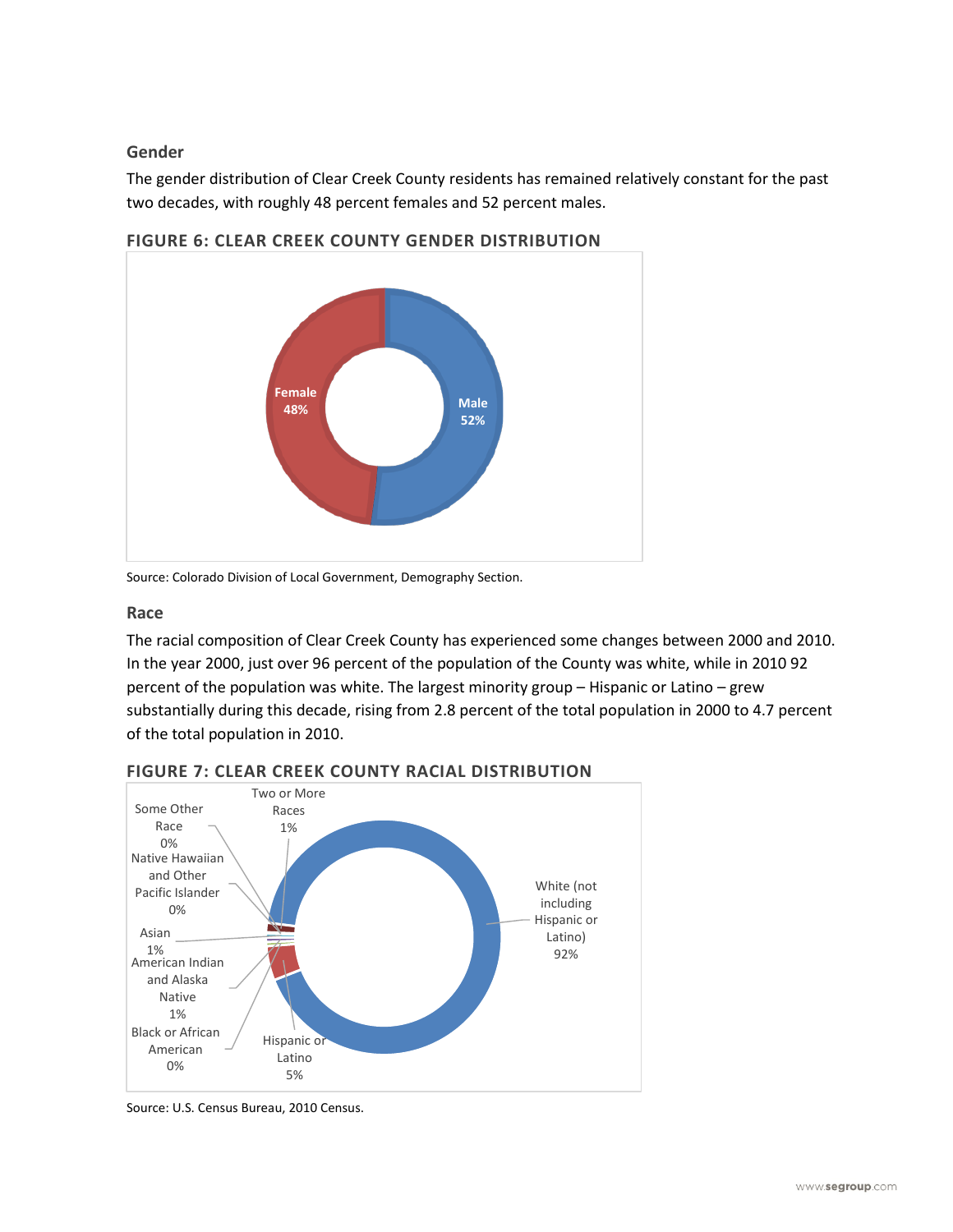### **Households**

The total number of households has increased in Clear Creek County since 2000, with 4,019 households recorded in 2000 and 4,208 recorded households in 2010. These households represent over 99 percent of the Clear Creek County population with less than one percent of the population living in group quarters. The average household size in Clear Creek County dropped between 1990 and 2000 and has continued to decline in recent years, decreasing from 2.31 persons per household in 2000 to 2.14 persons per household in 2010. Likewise, the average family size has decreased over this time period, from 2.81 persons per family in 2000 to 2.67 persons per family in 2010.

The percent of family households (families with children, husband-wife families, single-parent households) decreased since 2000, dropping from approximately 65 percent in 2000 to approximately 60 percent in 2010. Likewise, the percent of persons in non-family households or are living alone increased since 2000, from 35 percent in 2000 to 40 percent in 2010. Approximately 22 percent of the Clear Creek County households include individuals under 18 years old, while approximately 20 percent of the households include individuals 65 years and over.

## **Distribution of Population**

As of 2013, approximately 65 percent of the County population resided in unincorporated areas of the county, while the remaining 35 percent of the population resided in municipalities. Population is generally concentrated within the municipalities and distinct areas. Idaho Springs, Georgetown, Floyd Hill, Upper Bear Creek and St. Mary's contain the densest areas of population in the county.

As mentioned previously, the highest percent of population loss over the past decade has been in municipalities, while unincorporated areas of the county experienced the least amount of loss during this period. As a result the percent of the population living in unincorporated areas in the county increased relative to the municipalities has increased over time and this trend is expected to continue into the future. See MAP 4.



## **ECONOMICS**

## **Income and Poverty**

The median household income for Clear Creek County was \$67,259 in 2013. In 2003 the median household income was \$52,520 (2003 dollars). While this may seem like a large increase over 10 years, the inflation adjusted 2003 median income is \$66,659 in 2013 dollars. This indicates that real income has increased only slightly (approximately 1%) since 2003.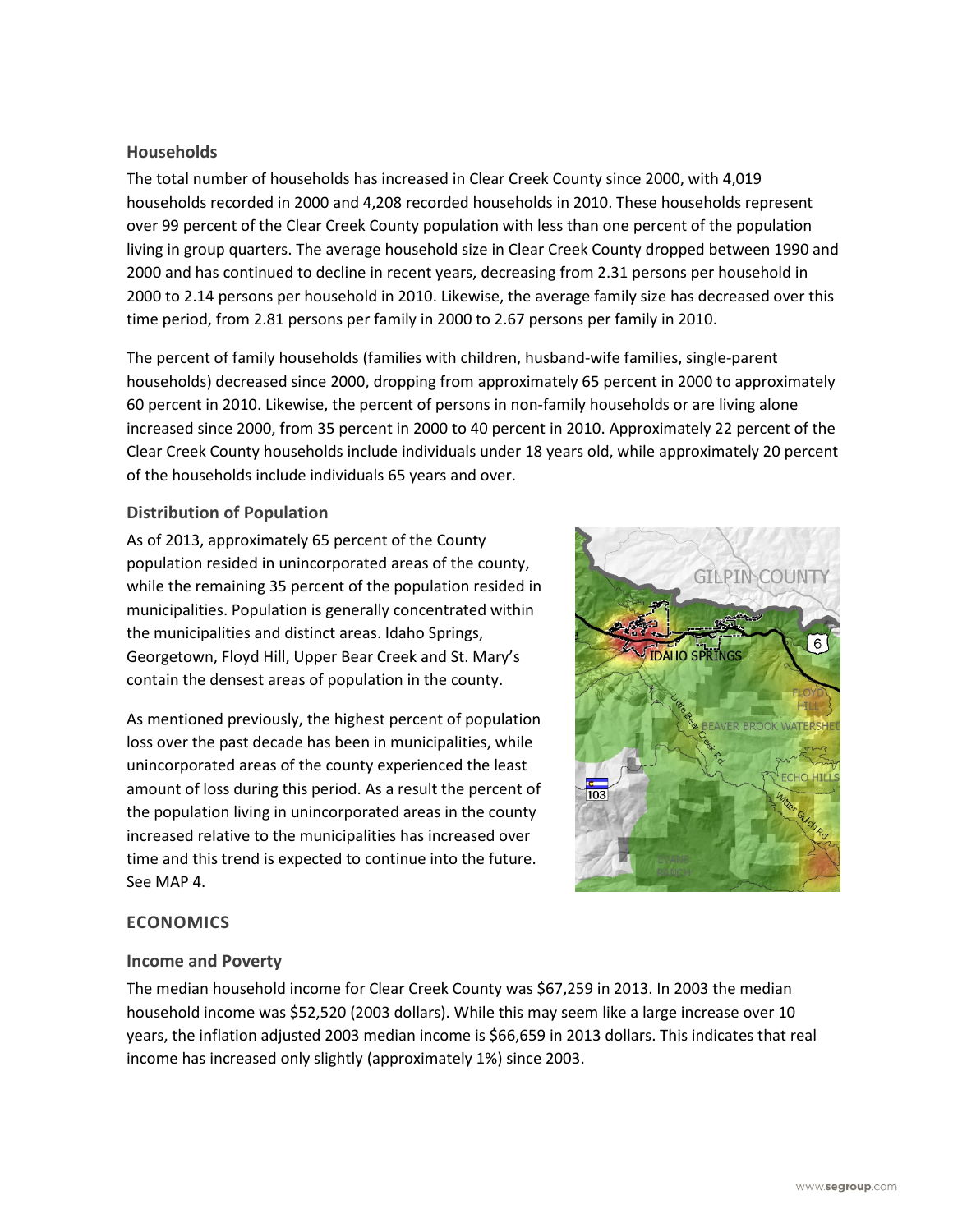Figure 8 shows a simple distribution of Clear Creek County households by income bracket, with a comparison to the Denver Metro. The data is for 2013.

45 percent of Clear Creek County's households have incomes in excess of \$75,000. This compares to 42 percent for the Denver Metro, indicating that Clear Creek County Households are slightly more affluent than those in the Denver Metro.



**FIGURE 8: DISTRIBUTION OF HOUSEHOLDS BY INCOME BRACKET**

Source: U.S. Census Bureau, 2009-2013 American Community Survey 5-Year Estimates.

The following figures compare Clear Creek County and the Denver Metro in terms of income by source – the percent of breakdown of all household income from the following sources (2013 data):

- Wage & Salary;
- Self-Employment;
- Interest/Dividends/Net Real Estate
- Social Security/Retirement Income
- Public Assistance/Supplemental Security Income (SSI)/Other

Income sources between Clear Creek County and the Denver metro are very similar, with interest, dividends and real estate income being a slightly more important source of income in the County than in the Denver Metro. The data also indicates that Clear Creek County is slightly less dependent upon salary and wage employees than the Denver Metro.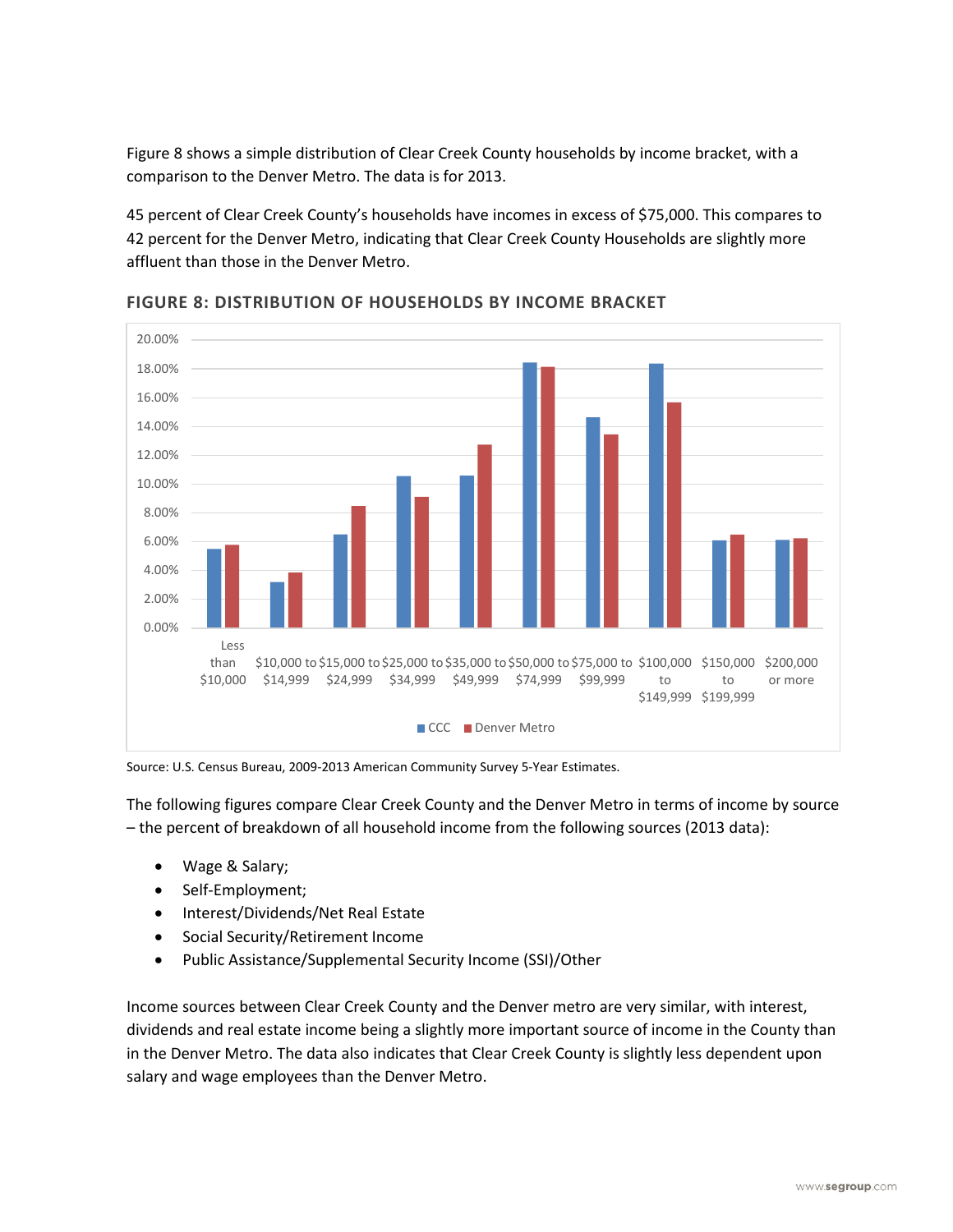

#### **FIGURE 9: HOUSEHOLD INCOME BY SOURCE CLEAR CREEK COUNTY**

Source: U.S. Census Bureau, 2009-2013 American Community Survey 5-Year Estimates.



## **FIGURE 10: HOUSEHOLD INCOME BY SOURCE DENVER METRO**

Source: U.S. Census Bureau, 2009-2013 American Community Survey 5-Year Estimates.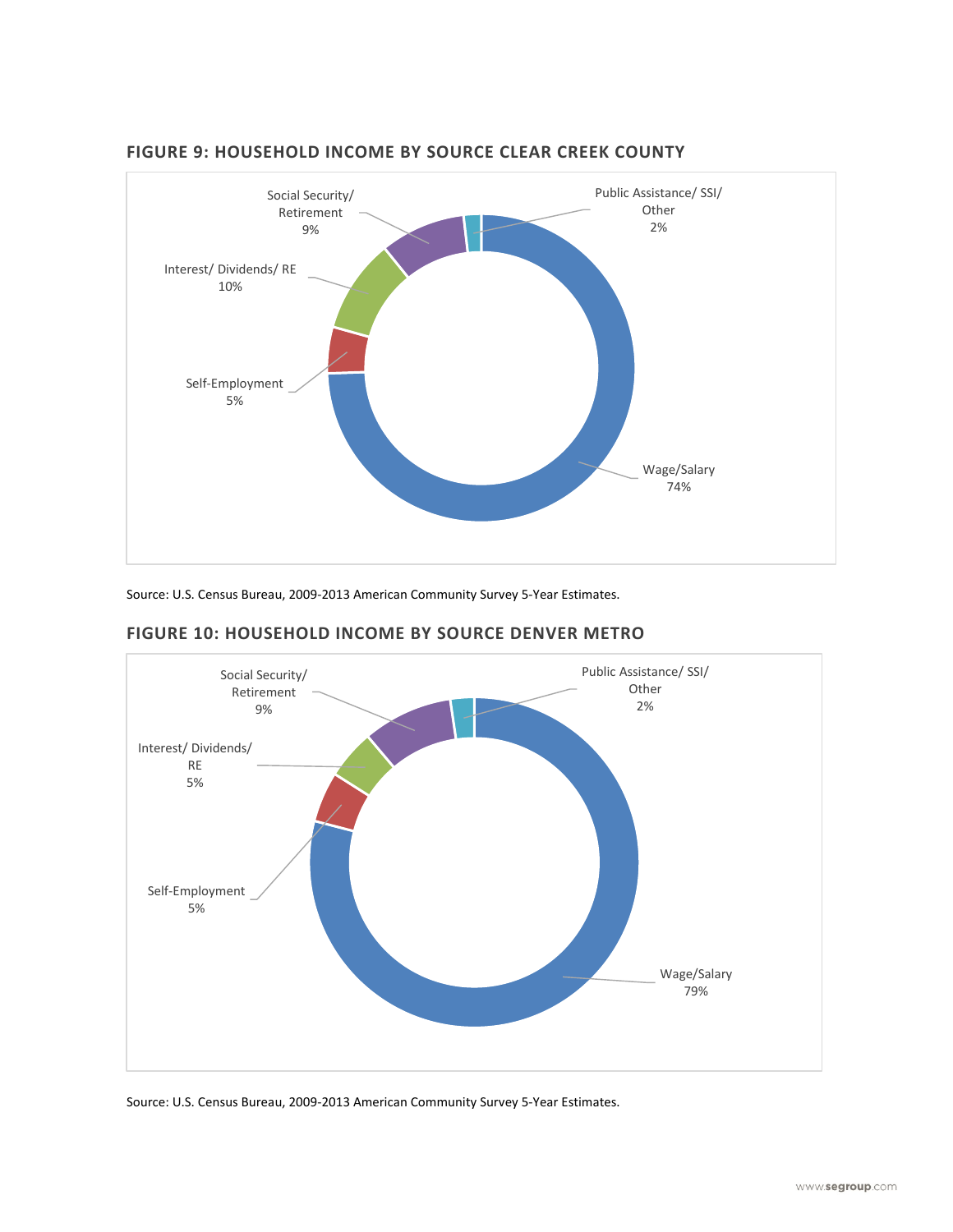Approximately 10 percent of the Clear Creek County population had income below the federal poverty level in 2012. In comparison, approximately 12 percent of the Denver Metro population had income below the federal poverty level in 2012. Figure 11, below, demonstrates the percentage of various population groups whose income in 2012 was below the federal poverty level. This figure indicates that Clear Creek County has a lower share of its population with income below the poverty level than the Denver Metro for each population group except young families with children under 5 years of age.



**FIGURE 11: PERCENT OF POPULATION GROUPS WHOSE INCOME IN 2012 WAS BELOW THE FEDERAL POVERTY LEVEL**

Source: U.S. Census Bureau, 2009-2013 American Community Survey 5-Year Estimates.

## **Employment**

Total employment averaged approximately 3,200 in Clear Creek County in 2015, up from an average of approximately 3,000 in 2002 and 2,500 in 1994. The average annual change in total employment for the 2002-2015 period was the addition of approximately 15 jobs per year. This figure is substantially lower than that of the 2002-1994 period, which had an average annual change of 56 additional jobs each year. This reduction in job creation is likely at least partially related to the economic recession experienced nationwide during this period.

In 2013, the overall unemployment rate in Clear Creek County (7.5 percent) was lower than that of the US (9.7 percent), the State of Colorado (8.5 percent), and the Denver Metro (8.3 percent). When the labor force is considered by age, persons 24 to 44 years of age are the group with the greatest participation in the labor force (those working or actively seeking employment) at 89.2 percent and by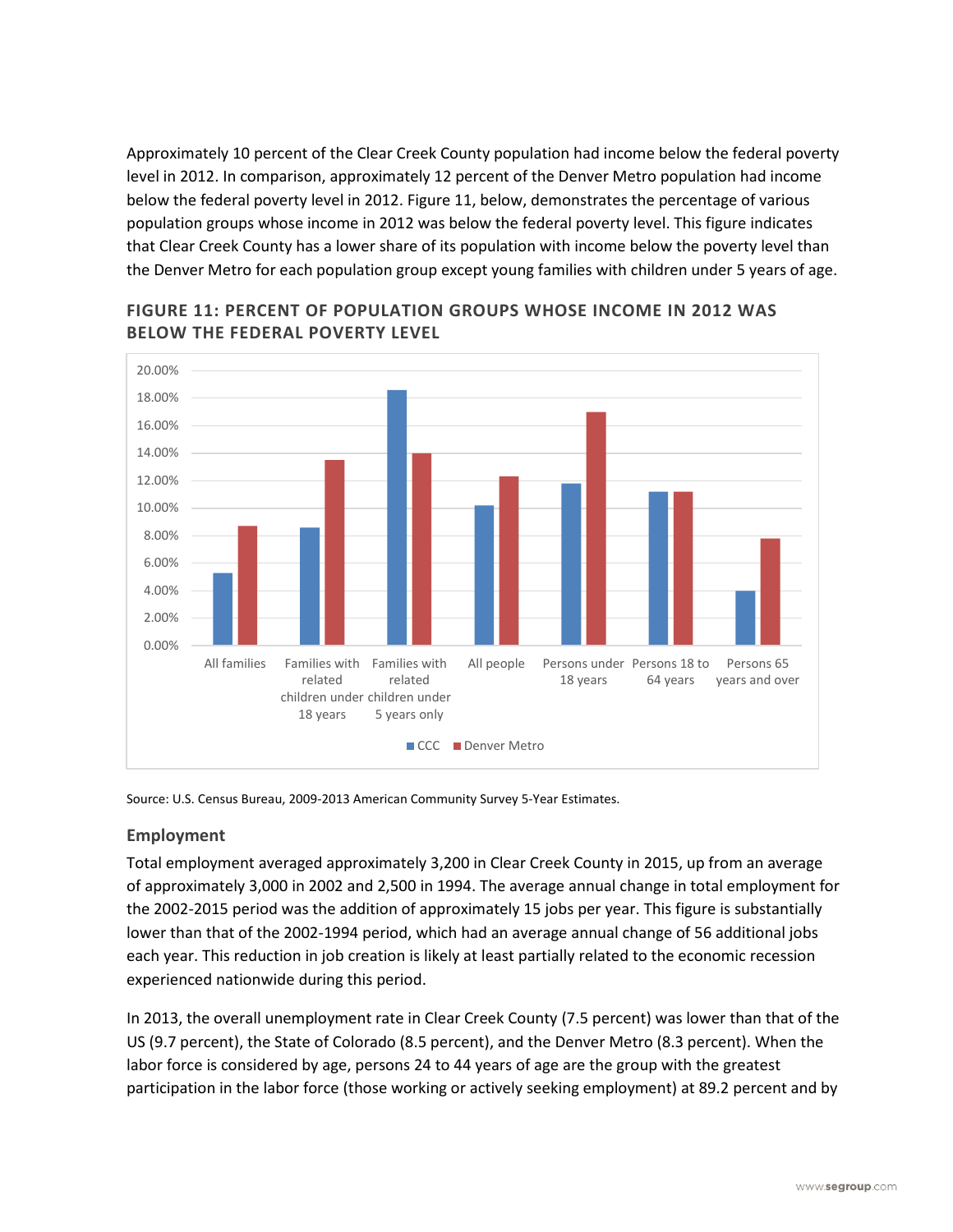far have the lowest unemployment rate of any age group at 2.9 percent unemployed. Persons aged 20 to 25 years had a significantly higher unemployment rate at 17.1 percent, suggesting it may be difficult for persons in this age group to find adequate employment.

| AGE                        | Percent of Age Cohort<br>Participating in Labor Force | <b>Unemployment Rate</b> |
|----------------------------|-------------------------------------------------------|--------------------------|
|                            |                                                       |                          |
| All Ages 16 years and over | 72.6%                                                 | 7.5%                     |
| 16 to 19 years             | 56.7%                                                 | 13.0%                    |
| 20 to 24 years             | 76.3%                                                 | 17.1%                    |
| 25 to 44 years             | 89.2%                                                 | 2.9%                     |
| 45 to 54 years             | 87.6%                                                 | 5.2%                     |
| 55 to 64 years             | 68.2%                                                 | 13.6%                    |
| 65 to 74 years             | 46.5%                                                 | 10.0%                    |
| 75 years and over          | 4.3%                                                  | 0.0%                     |

**TABLE 4: CLEAR CREEK COUNTY UNEMPLOYMENT AND PARTICIPATION IN LABOR FORCE BY AGE**

Source: U.S. Census Bureau, 2009-2013 American Community Survey 5-Year Estimates.

## **Work Force**

As demonstrated in Figure 12, over a third of the Clear Creek County workforce is between the ages of 25 and 44 years. This is largest age group within the workforce, followed by 45 to 54 years (27 percent) and 55 to 64 years (22 percent).



## **FIGURE 12: AGE OF CLEAR CREEK COUNTY WORKFORCE**

Source: U.S. Census Bureau, 2009-2013 American Community Survey 5-Year Estimates.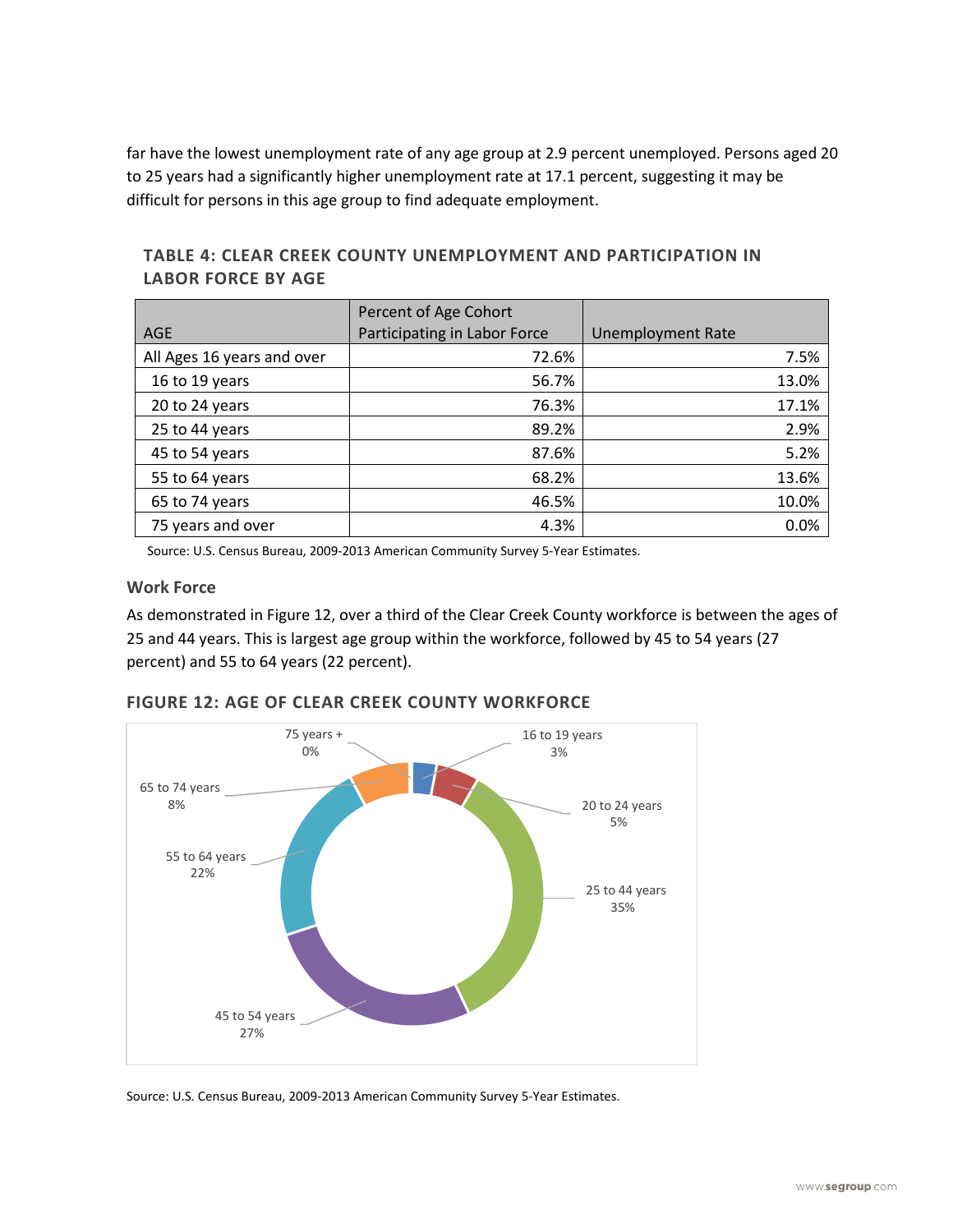In 2013, approximately 71 percent of the employed workforce drove a personal vehicle alone to work. Carpooling and working from home each accounted for 10 percent of the workforce. Six percent of the workforce walked to work, while less than one percent used public transportation. The relatively low percentage of the workforce utilizing public transportation is indicative of the lack of public transportation options within the county, however, the percentage of the workforce that walked to work (6 percent) is significantly higher than the percentage for the Denver Metro (2 percent) and the US as a whole (3 percent). The mean travel time to work in Clear Creek County is 32.6 minutes compared to 26.8 minutes in the Denver Metro.



## **FIGURE 13: COMMUTING TO WORK**

Source: U.S. Census Bureau, 2009-2013 American Community Survey 5-Year Estimates.

Figure 14 compares the distribution of the workforce by occupation for Clear Creek County and the Denver Metro. The data demonstrates that Clear Creek County has a relatively lower percent of worker's occupations in management, business, science, and arts occupations, and a relatively higher percent of worker's occupations in production, transportation, and material moving and natural resources, construction, and maintenance.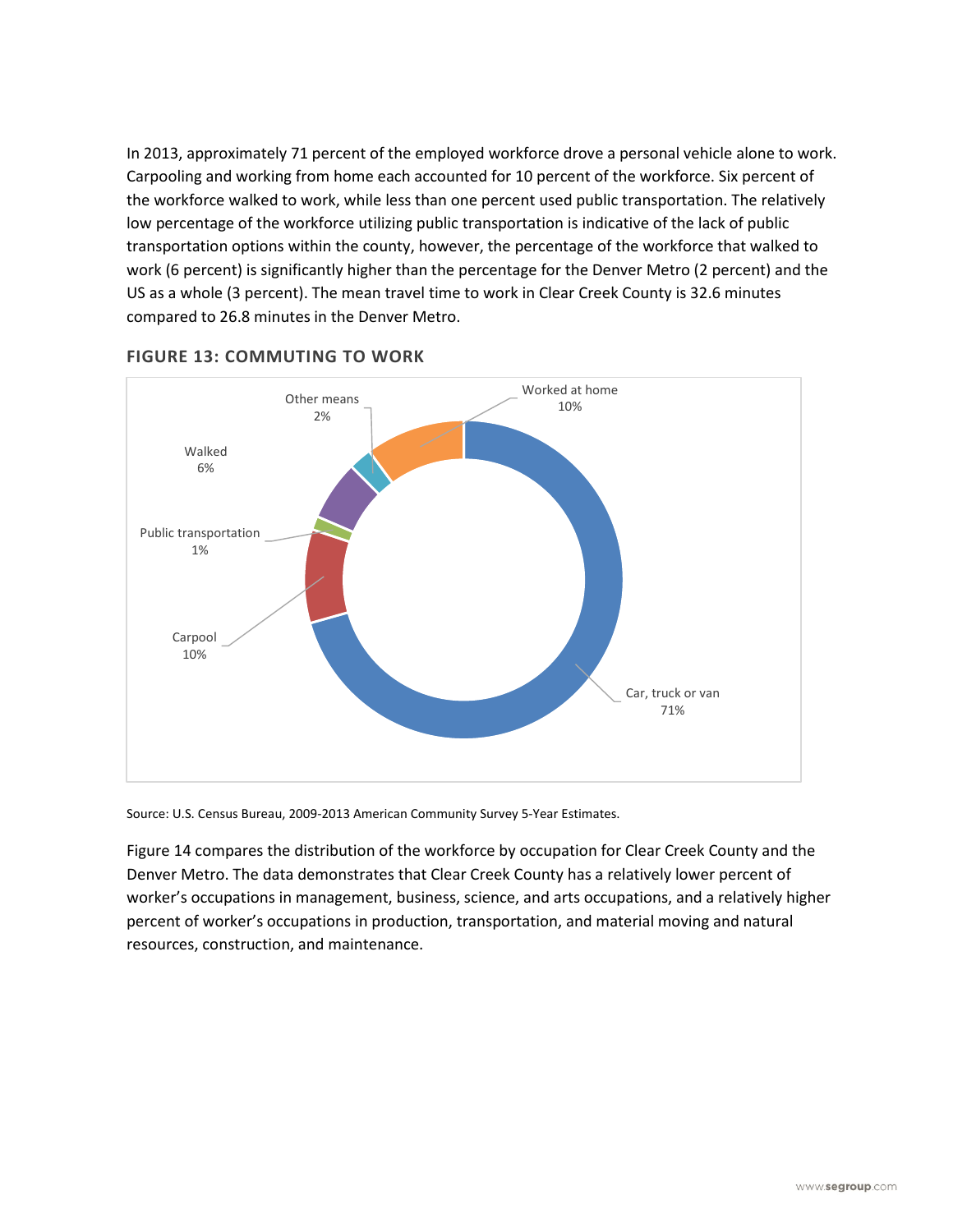

**FIGURE 14: WORKER DISTRIBUTION BY OCCUPATION**

Source: U.S. Census Bureau, 2009-2013 American Community Survey 5-Year Estimates.

Figure 15, below, compares years 2009 and 2013 in terms of major commuting flows to/from Clear Creek County: 1) Workers who live outside the County, but work inside the County; 2) Workers who live in the County, but work outside the County; and 3) Workers who live and work in the County.

Figure 15 demonstrates a large decrease in the number of workers who were employed in Clear Creek County, but live outside the County between 2009 and 2013 – a change of over 1,500 employment positions. This decrease in employment is likely related to the phasing out of Henderson mine and the reduction of employees from Jefferson and Gilpin traveling to the mine for their work. Figure 15 also indicates a large increase in the number of workers who live in Clear Creek County and work outside the County between 2009 and 2013, growing from 1,501 workers in 2009 to 2,473 workers in 2013. This data is likely reflecting a low point of employment during the height of the national economic recession in 2009, and the recovery of many jobs by 2013, albeit at locations outside of Clear Creek County.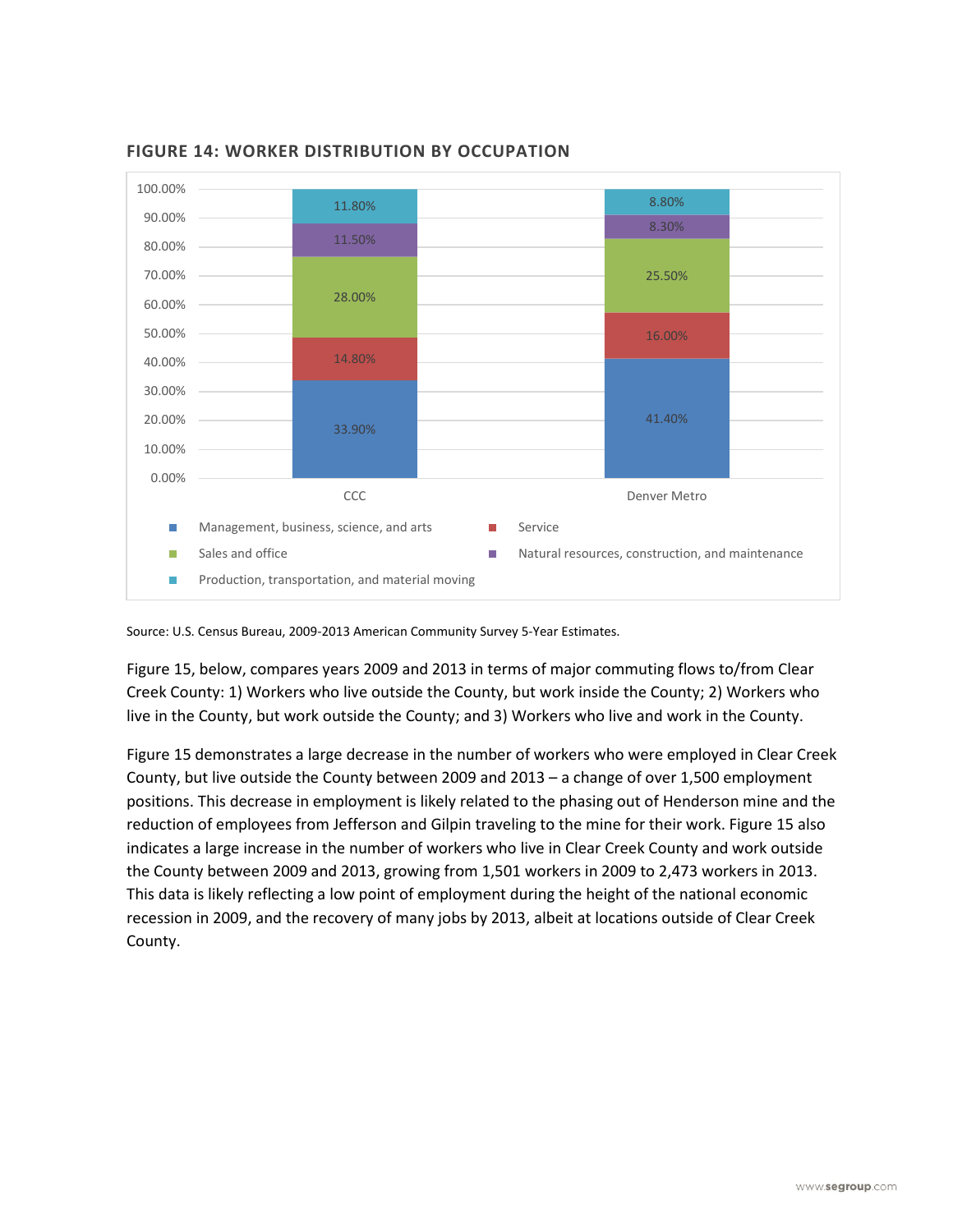

# **FIGURE 15: WORKER FLOWS IN CLEAR CREEK COUNTY (2009 & 2013)**

Source: U.S. Census Bureau, 2009-2013 American Community Survey 5-Year Estimates

According to the Denver Regional Council of Governments, the top five commuting destinations by workers living in Clear Creek County are as follows:

- 1. Jefferson County
- 2. Clear Creek County
- 3. Denver County
- 4. Arapahoe County
- 5. Gilpin County

Also according to the Denver Regional Council of Governments, the top five residential locations of workers commuting to Clear Creek County are as follows:

- 1. Clear Creek County
- 2. Jefferson County
- 3. Gilpin County
- 4. Denver County
- 6. Adams County

Figure 16, compares the educational attainment of the workforces in Clear Creek County, the Denver Metro, and the US as a whole. As demonstrated in Figure 16, Clear Creek County has much lower proportion (2.6 percent) of the workforce with less than a high school diploma than does the Denver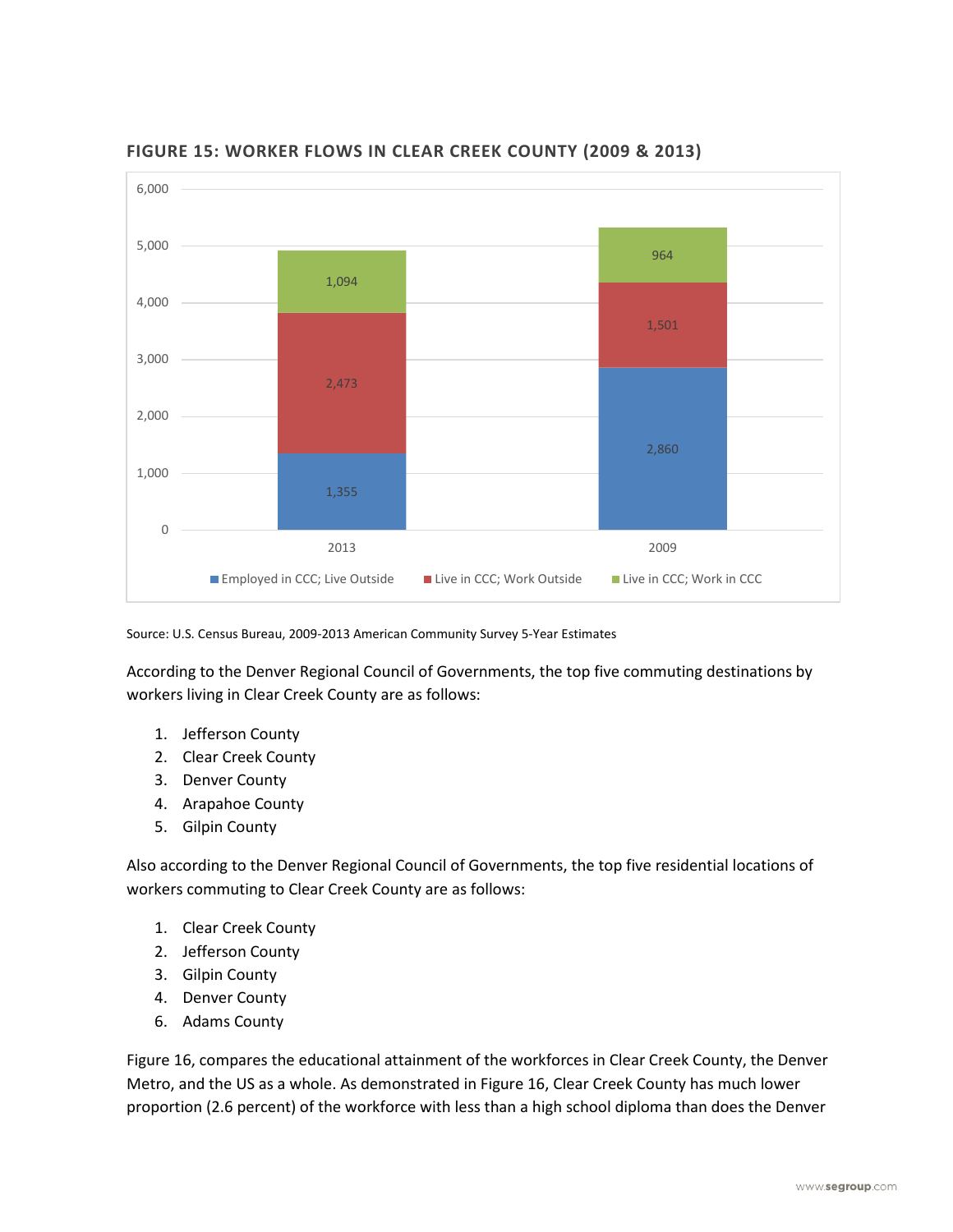Metro (9.8 percent) or the US population as a whole (12.2 percent). However, Clear Creek County has a higher share of the population which has a high school diploma only (25 percent) than does the Denver Metro (20 percent). Additionally, Clear Creek County has a slightly lower share of the population (38 percent) which holds a bachelor's degree or higher than the Denver Metro (40 percent). This data suggests that Clear Creek County has a relatively competitive, if slightly less educated, workforce than the Denver Metro as a whole.



**FIGURE 16: EDUCATIONAL ATTAINMENT OF WORKFORCE**

Source: U.S. Census Bureau, 2009-2013 American Community Survey 5-Year Estimates

# **Business Composition and Activity**

There are two primary ways to consider industry composition: through the number of businesses by industry and the distribution of employment by industry. By comparing the two, one can get a sense of economic stability and resiliency by analyzing the share of employment attributed to industries with only a few large employers, such as Mining, quarrying, and oil and gas extraction. Figure 17, demonstrates the number of Clear Creek County business by industry. The professional, scientific, management, administrative, and waste management services industry has the largest number of businesses in Clear Creek County (58), followed by the construction industry (52), retail trade (51), and accommodations and food services (42). The information industry has the fewest number of businesses in Clear Creek County (3), followed by the mining, quarrying, and oil and gas extraction industry (4).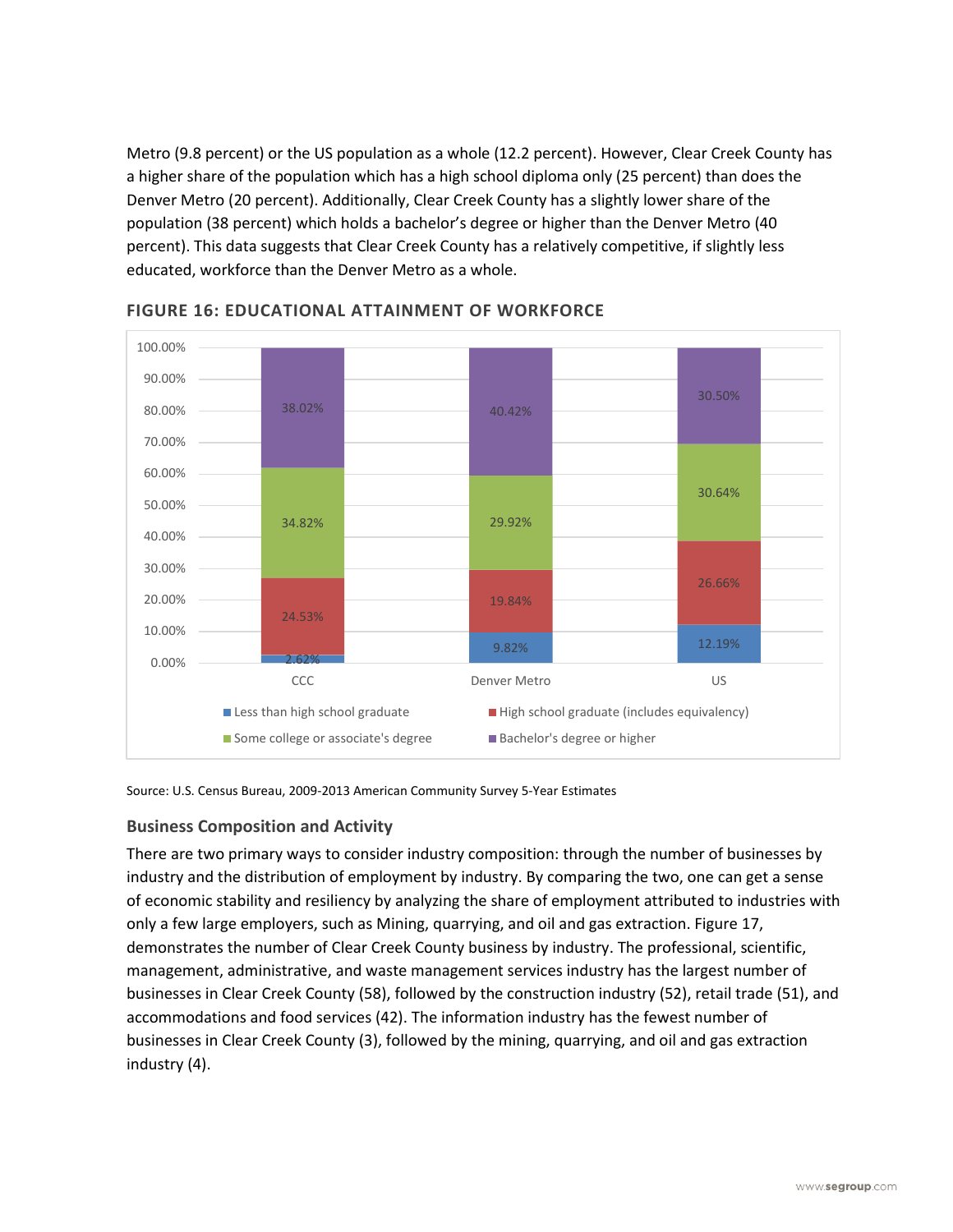When these numbers are referenced with Figure 18, which demonstrates the distribution of employment by industry, we see vastly different results. For example, the professional, scientific, management, administrative, and waste management services industry has the largest number business establishments, but generates only 4 percent of employment in the County. Likewise, The mining, quarrying, and oil and gas extraction industry only has four business establishments in Clear Creek County, but accounts for the largest share of employment of any single industry group at 25 percent, although tourism which typically includes both arts, entertainment, and recreation industry and the accommodation and food services industry would be higher at 41 percent of total employment when grouped together as a single unit.



## **FIGURE 17: NUMBER OF CLEAR CREEK COUNTY BUSINESS BY INDUSTRY**

Source: U.S. Census Bureau, 2013 County Business Patterns.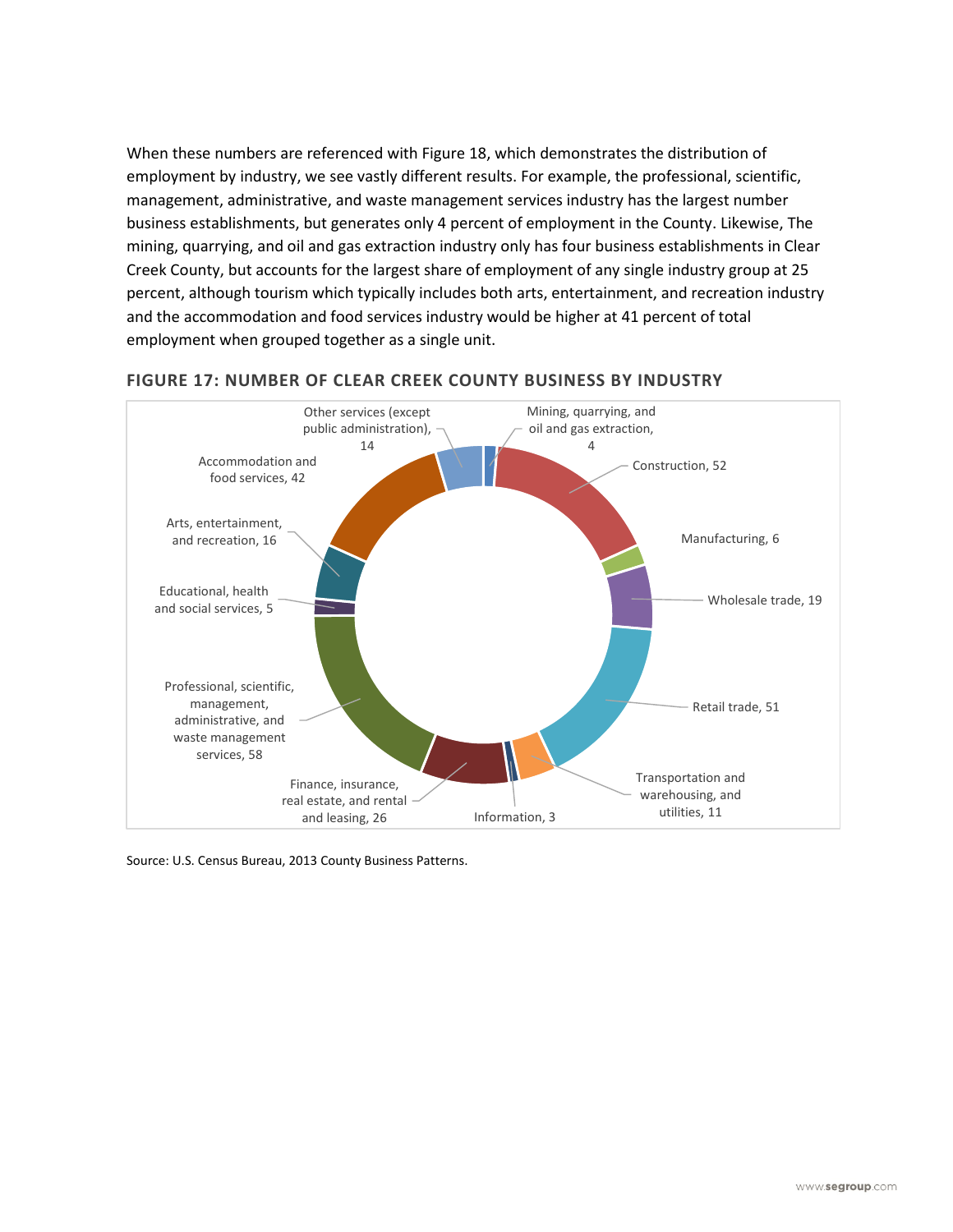

#### **FIGURE 18: PERCENT OF CLEAR CREEK COUNTY EMPLOYMENT BY INDUSTRY**

Source: U.S. Census Bureau, 2013 County Business Patterns.

#### **The Mining Economy**

As stated previously, mining is an extremely important industry within Clear Creek County, particularly when considering the future of the County and the potential phasing out of Henderson Mine. When considering mining employment over time, we see that mining employment in Clear Creek County has fluctuated significantly over time. Peaks in mining employment occurred in 2000, 2006, and 2013. While total employment in the County decreased by 6.6 percent between 1998 and 2013, mining employment grew from 580 jobs to 644 jobs, an 11 percent increase.

Figures 19 and 20 demonstrates that the mining industry is a significant driver in the Clear Creek County economy, however, the data indicates that employment in other sectors does fluctuate exactly in step with the mining industry, suggesting impacts to the mining industry may be relatively limited to that industry alone.

While the precise average annual wage for mining jobs is not available from the US Census for Clear Creek County, this value is available for the US as a whole at an average annual wage of \$102,106. Data suggests that the average annual mining wage in Clear Creek County is significantly higher than the non-mining average annual wage (\$30,070) and the overall average annual wage (\$48,629).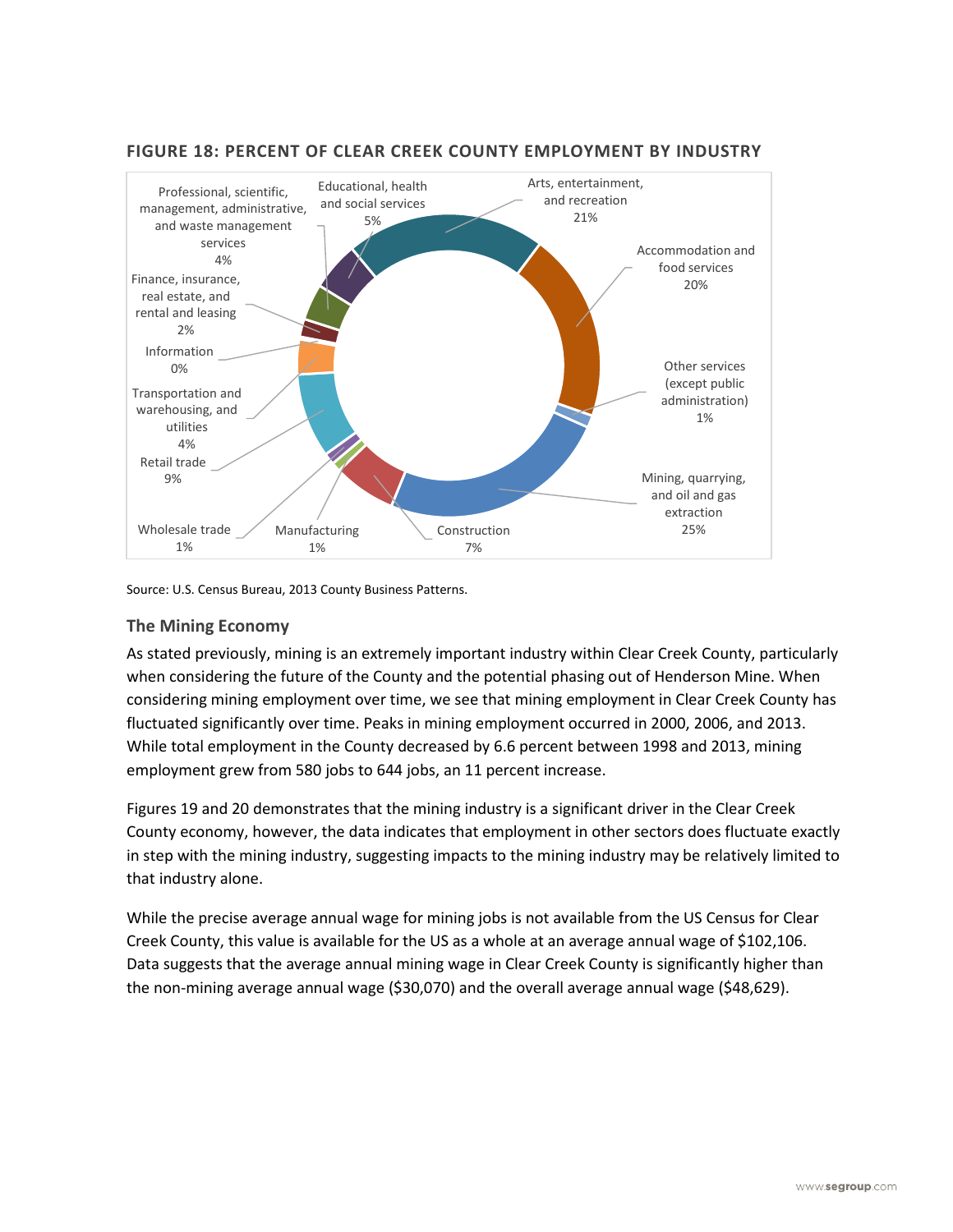

**FIGURE 19: MINING AS A PERCENT OF TOTAL PRIVATE EMPLOYMENT IN CLEAR CREEK COUNTY**

Source: U.S. Census Bureau, 2013 County Business Patterns.



**FIGURE 20: TOTAL MINING AND NON-MINING JOBS IN CLEAR CREEK COUNTY**

Source: U.S. Census Bureau, 2013 County Business Patterns.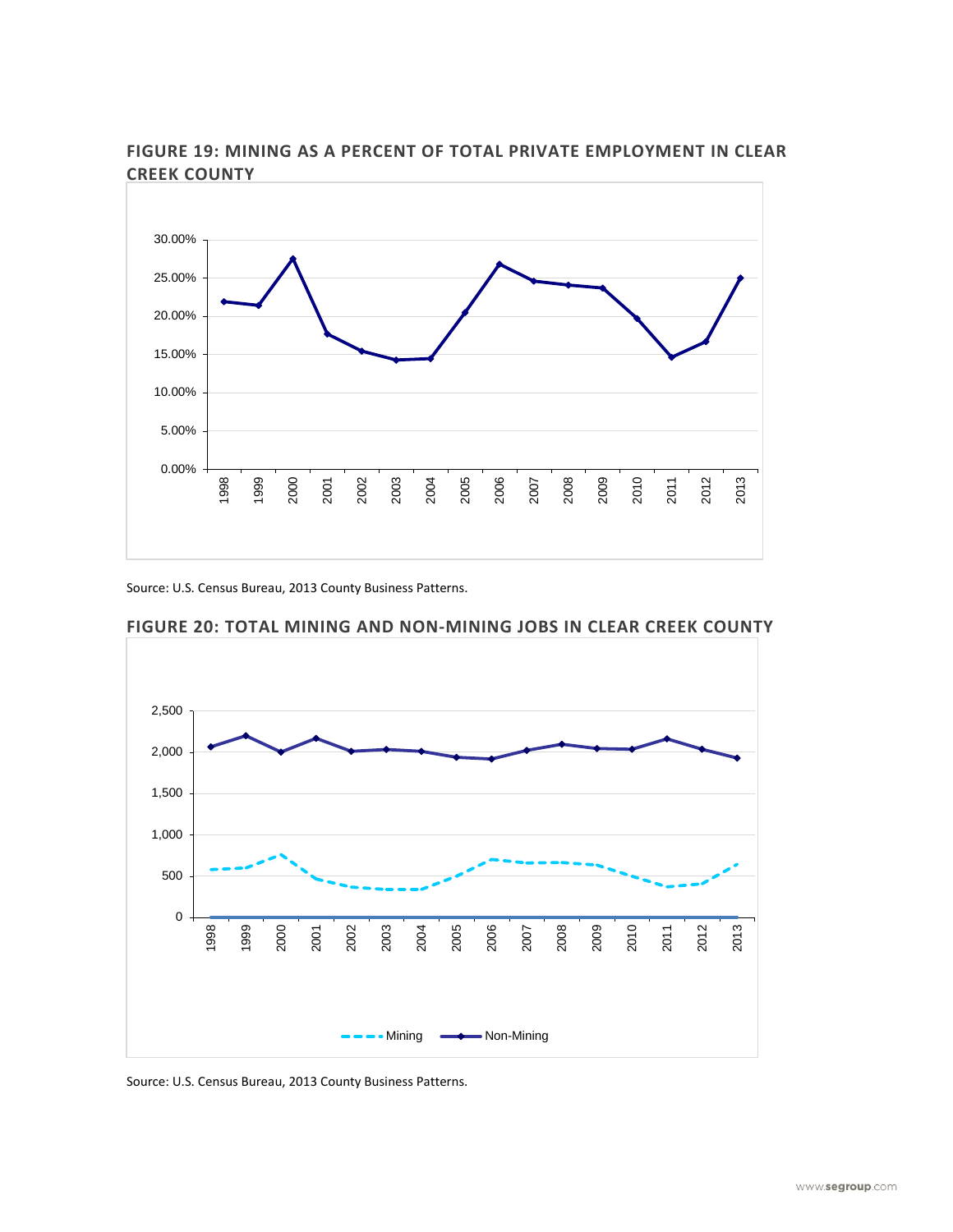

**FIGURE 21: NEW JOBS IN MINING AND NON-MINING, 1998-2013**

Another aspect to consider with mining is non-employer businesses (in most cases self-employed individuals/sole proprietorships). In 2013, Clear Creek County seven mining proprietors and three proprietors carrying out support activities for mining.

A final aspect of mining employment in Clear Creek County that is important to understand is how mining employment in Clear Creek County compares to the overall US mining industry. As demonstrated in Figure 22, the County's mining employment has generally followed a similar trend to that of overall US mining employment, but has experienced "deeper valleys," or larger recessions when the overall industry was experiencing a loss of jobs.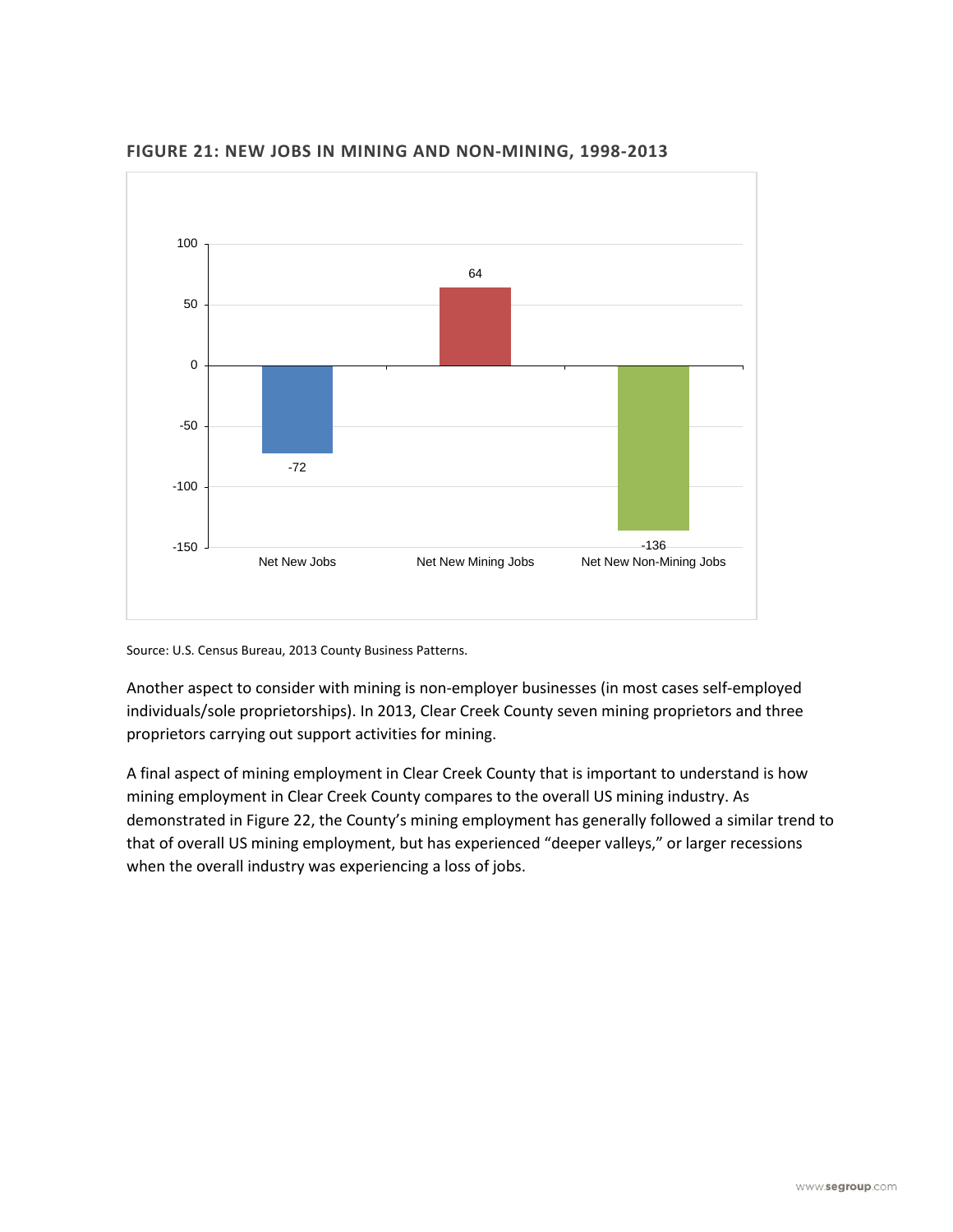

**FIGURE 22: MINING EMPLOYMENT, CLEAR CREEK COUNTY AND THE US**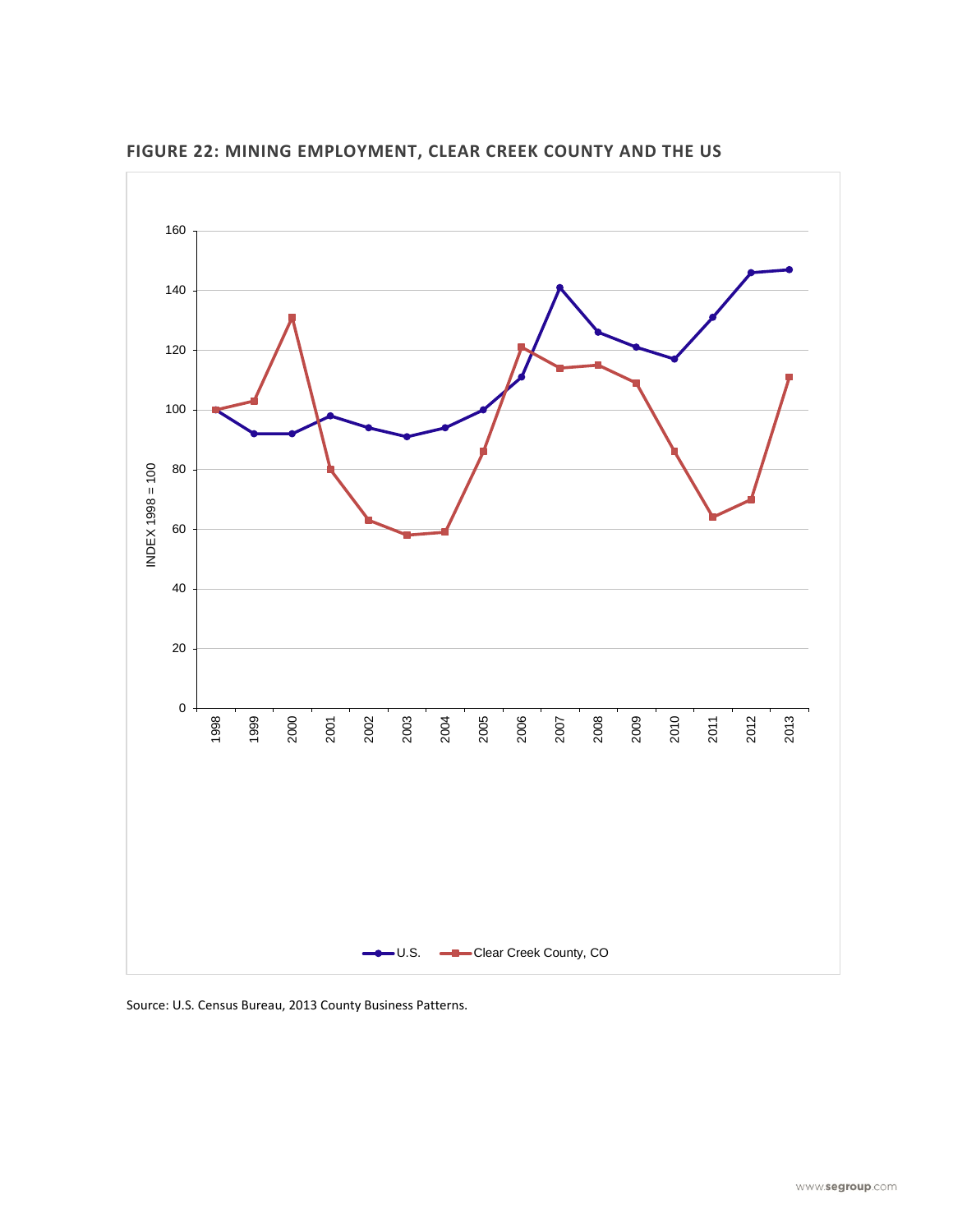### **The Tourism Economy**

The Tourism Economy consists of sectors that provide goods and services to visitors to the local economy, as well as to the local population. These industries typically include: retail trade; passenger transportation; arts, entertainment, and recreation; and accommodation and food services, and that is how we have defined the Tourism Economy in this report. The exact proportion of the jobs in these sectors that are attributable to expenditures by visitors rather than by local residents is unknown, but it is known that these sectors are highly correlated with visitation and visitor expenditures.

The Tourism Economy sectors (retail trade; passenger transportation; arts, entertainment, and recreation; and accommodation and food services) account for approximately 48 percent of all employment in Clear Creek County.

Figure 23 demonstrates that the Tourism Economy in Clear Creek County grew from 41 percent of total employment in 1998 to 48 percent of total employment in 2013. Figure 24, corroborates this data and demonstrates that the Tourism Economy in Clear Creek County has grown independent of other economic activity in the County. For example, between 1998 and 2013, Tourism Economy employment grew from 1,091 jobs to 1,245 jobs, a 14.1% increase, while non-tourism employment shrank over this same period from 1,555 to 1,329 jobs, a 14.5% decrease.



#### **FIGURE 23: PERCENT OF TOTAL PRIVATE EMPLOYMENT IN THE TOURISM ECONOMY**

Source: U.S. Census Bureau, 2013 County Business Patterns.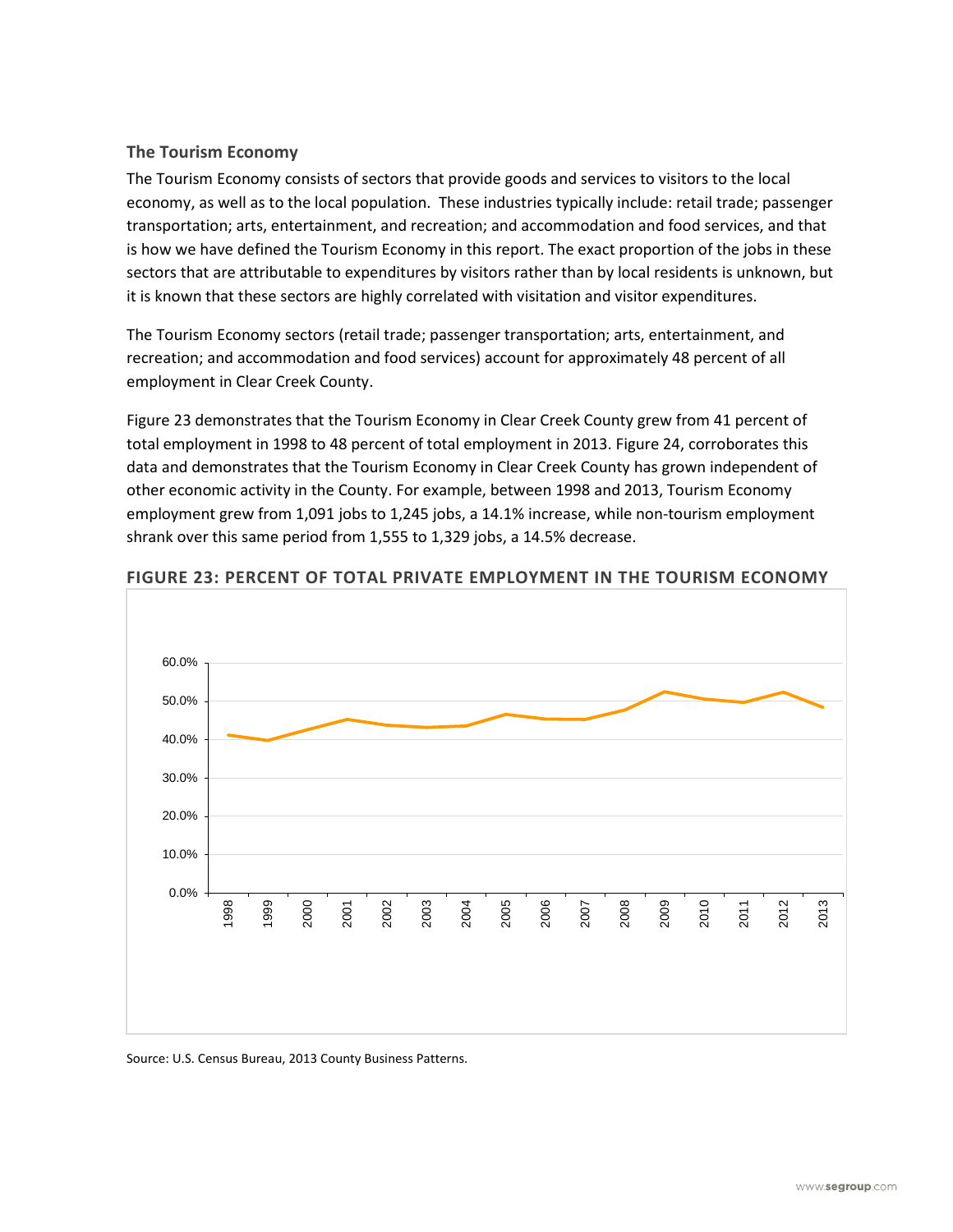

# **FIGURE 24: TOTAL PRIVATE EMPLOYMENT AND TOURISM ECONOMY EMPLOYMENT IN CLEAR CREEK COUNTY**

Source: U.S. Census Bureau, 2013 County Business Patterns.

Figure 25 demonstrates that while non Tourism Economy employment shrank by 226 job between 1998 and 2013, Tourism Economy jobs grew by 154 jobs.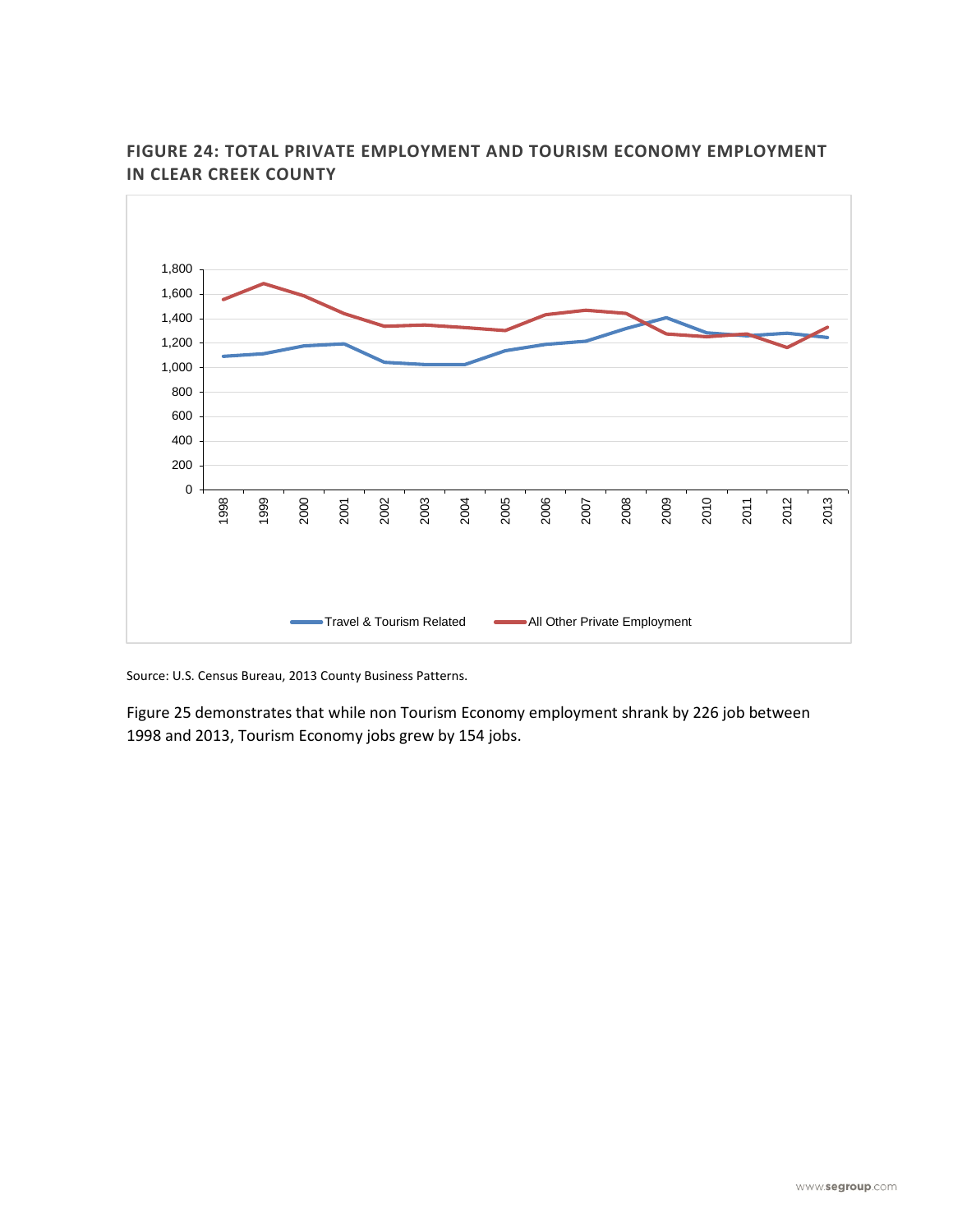

**FIGURE 25: NEW JOBS IN THE TOURISM ECONOMY AND CLEAR CREEK COUNTY**

A common symptom of having the Tourism Economy as a large economic driver in a community is often strong seasonality and seasonal unemployment, however, the annual unemployment trend in Clear Creek County seems highly correlated with that of the US as a whole, suggesting the economy of Clear Creek County is not more seasonal than the average local economy in the US. This correlation is demonstrated in Figure 26, below.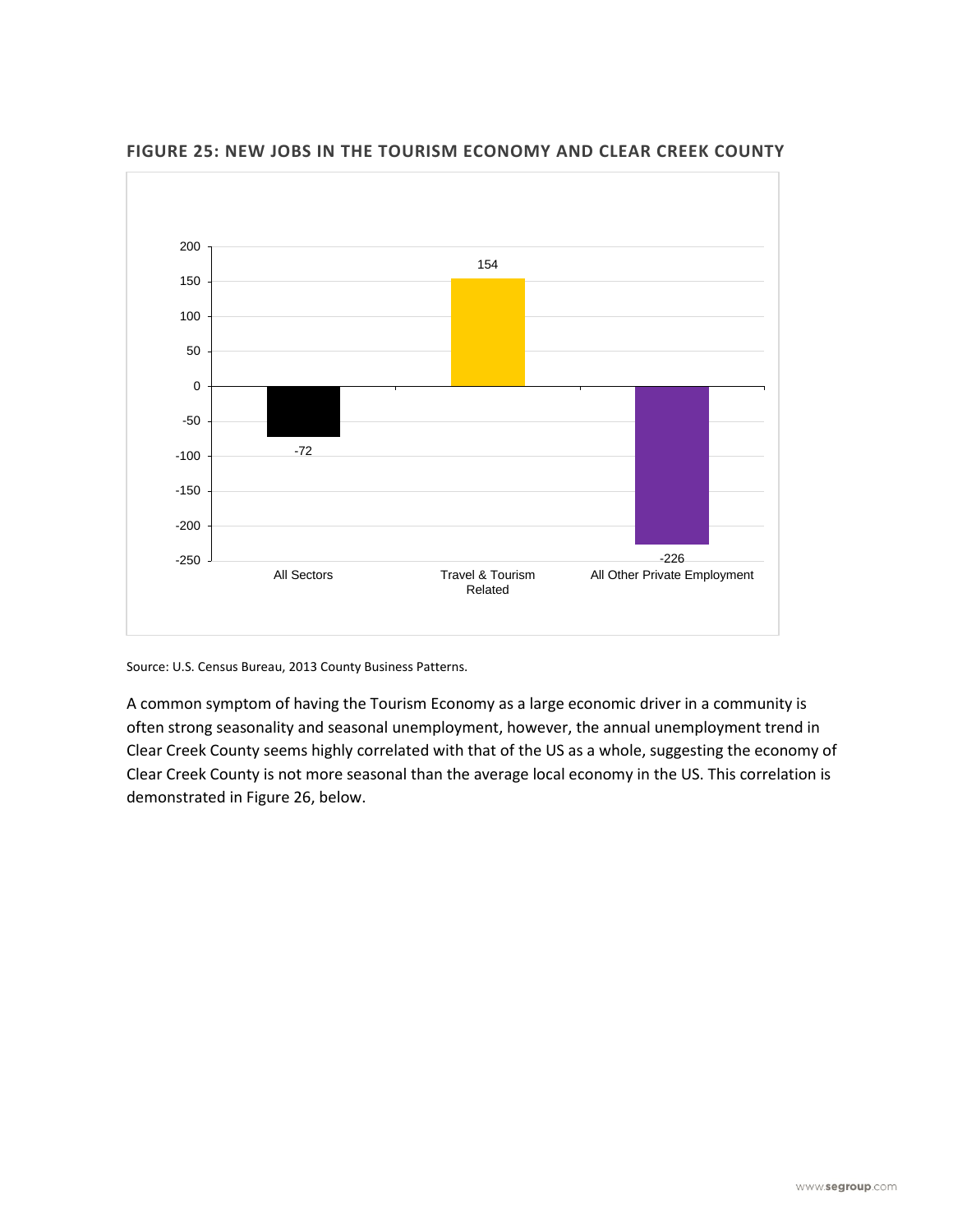

**FIGURE 26: SEASONAL UNEMPLOYMENT IN CLEAR CREEK COUNTY**

Industries within the Tourism Economy often pay relatively low wages, although this can vary by industry sub-sector and by geography to some extent, and Clear Creek County is no exception. As demonstrated in Figure 27, the average annual wage within the Tourism Economy in Clear Creek County is approximately \$20,451, while annual average non-tourism wages are approximately \$53,080. While this disparity is important to consider, it also useful to remember that many Tourism Economy jobs are seasonal and/or part-time, and many employees often work 2 or more seasonal or part-time jobs instead of a single full time, year round job.